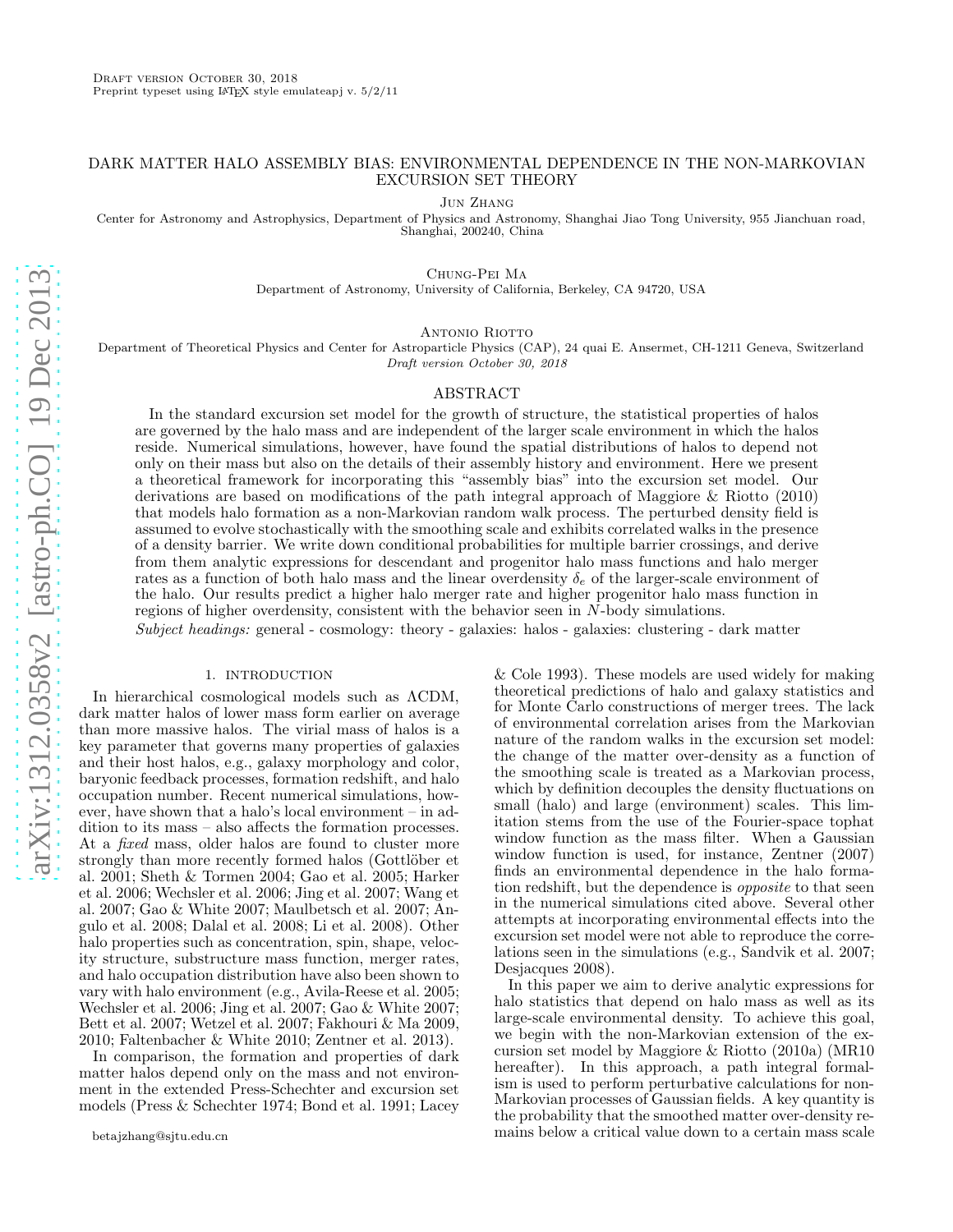(equation [40] of MR10). They show that this quantity can be written as a multi-variable integral of a Gaussian distribution function, which can be worked out exactly in the Markovian case, and perturbatively for weakly non-Markovian processes (see  $\S3, 4, 5$  of MR10 for details). This probability can be used to derive the first-crossing rate for the halo mass function as shown in equation (42) of MR10.

To introduce environmental dependence, we modify equation (40) of MR10 by first isolating (*i.e.*, not integrating out) the dependence of the matter overdensity on the specified environmental scale in this equation. We then add to the path integral a portion that is between the descendant and progenitor halo mass scales with a slightly higher critical value for halo identification (corresponding to the halo formation criteria at a slightly higher redshift). The resulting new probability is a function of the environmental density and the descendant and progenitor halo masses. Its derivative with respect to the descendant and the progenitor masses yields the conditional halo mass function as a function of the overdensity of the larger-scale environment, which will be the main result of this paper. In §2, we provide a summary of the excursion set model and the path-integral approach to the non-Markovian extension. In § 3, we introduce the formalism and perform the main calculation, including the simplification of the final result in the limit of the large scale environment.

### 2. NON-MARKOVIAN EXTENSION TO THE EXCURSION SET MODEL

### 2.1. *Summary of the excursion set model*

At any given time  $t$  and position  $x$ , a virialized dark matter halo is formed in the excursion set model if the linear mass overdensity  $\delta(\mathbf{x}, R)$  smoothed on the scale of the halo size R exceeds a threshold  $\delta_c$  that is determined by the spherical collapse model, and if no larger smoothing scales meet the criterion. The smoothed density field is given by

$$
\delta(\mathbf{x}, R) = \int d^3x' W(|\mathbf{x} - \mathbf{x}'|, R) \,\delta(\mathbf{x}')\,,\tag{1}
$$

where  $\delta(\mathbf{x}) = \rho(\mathbf{x})/\bar{\rho} - 1$  is the density contrast about the mean mass density  $\bar{\rho}$  of the universe,  $W(|\mathbf{x} - \mathbf{x}'|, R)$ is the smoothing filter function, and  $R$  is the smoothing scale. When  $W$  is a tophat function in k-space, the overdensity traces out the smoothing scale as a Markovian random walk process. Instead of R, the variance S of the density field is often used to denote the length (or mass) scale, where

$$
S(R) \equiv \sigma^2(R) = \int \frac{d^3k}{(2\pi)^3} P(k)\tilde{W}^2(k,R). \tag{2}
$$

Here  $P(k)$  is the power spectrum of the matter density fluctuations in a given cosmological model, and  $\hat{W}$  is the Fourier transform of the filter function  $W$ . As the smoothing radius R goes to infinity,  $S(R)$  goes to zero. In hierarchical models of structure formation such as the ΛCDM model, S is a monotonically decreasing function of  $R$ . The variables  $S$ ,  $R$ , and the associated mass,  $M = (4/3)\pi R^3 \bar{\rho}$ , can therefore be used interchangeably.

In the standard excursion set model, the first crossing distribution of random walks with a constant barrier  $\delta_c$ 

determines the halo mass function. Further refinement is achieved by the ellipsoidal collapse model with a scaledependent  $\delta_c$  (Sheth et al 2001; Sheth & Tormen 2002), or a diffusing barrier (Robertson et al. 2009; Maggiore & Riotto 2010b). The resulting halo mass functions are found to agree reasonably well with N-body simulation results (e.g., Tinker et al. 2008; Ma et al. 2011).

In addition to the halo mass function, the excursion set model also predicts the halo assembly history. As the linear density field grows with time, halos are identified on increasingly larger mass scales, which signifies the gain of dark matter mass through mergers or accretion. Statistics such as the halo merger rates, progenitor mass functions, and their relations with the large scale environmental density can all be worked out in this framework.

The calculation of the halo statistics typically treats the change of the smoothed linear density field  $\delta$  with a decreasing smoothing scale  $S(R)$  as a Markovian process, in which each step of the random walk is uncorrelated with the previous one. The Markovian assumption therefore decouples the linear density fluctuations below and beyond the halo mass scale, causing the halo properties, such as its formation time and merger rate, to be independent of the density of the halo environment. This assumption greatly simplifies the calculations and has led to a number of useful analytic results. The Markovianity of the process, however, relies on the density smoothing filter being a tophat function in  $k$ -space, which does not correspond to a well-defined halo mass in real space. In addition, the decoupling between halo mass and halo environment is not seen in numerical simulations.

#### 2.2. *Introduce non-Markovianity*

A difficulty of the excursion set model is that an unambiguous relation between the smoothing radius  $R$  and the mass M of the corresponding collapsed halo only exists when the filter is a tophat function in real space:  $M(R) = (4/3)\pi R^3 \bar{\rho}$ . For all other filter functions (e.g., tophat in  $k$ -space, Gaussian), it is impossible to associate a well-defined mass  $M(R)$  (see, e.g., Bond et al. 1991; Zentner 2007).

To deal with this problem, Maggiore & Riotto (2010a) uses a path integral approach to compute the probability associated with each trajectory  $\delta(S)$  and sum over all relevant trajectories. For convenience, the time variable is first discretized and the continuum limit is taken at the end. Specifically, we discretize the interval  $[0, S]$  in steps  $\Delta S = \epsilon$ , so  $S_k = k\epsilon$  with  $k = 1, \ldots n$ , and the end point is  $S_n \equiv S$ . A trajectory is defined by the collection of values  $\{\delta_1, \ldots, \delta_n\}$ , such that  $\delta(S_k) = \delta_k$ . All trajectories start at a value  $\delta_0$  at "time"  $S = 0$ .

The basic quantity in this approach is the probability density in the space of trajectories, defined as

$$
W(\delta_0; \delta_1, \dots, \delta_n; S_n) \equiv \langle \delta_D[\delta(S_1) - \delta_1] \dots \delta_D[\delta(S_n) - \delta_n] \rangle
$$
\n(3)

where  $\delta_D$  is the Dirac delta function, and all trajectories start from  $\delta_0$  at  $S = 0$ . For a Gaussian random density field, the only non-zero component in  $W$  is the connected two-point correlator  $\langle \delta_j \delta_k \rangle_c$ , and W can be transformed into:

$$
W(\delta_0; \delta_1, \dots, \delta_n; S_n) = \int_{-\infty}^{\infty} \frac{d\lambda_1}{2\pi} \dots \frac{d\lambda_n}{2\pi}
$$
 (4)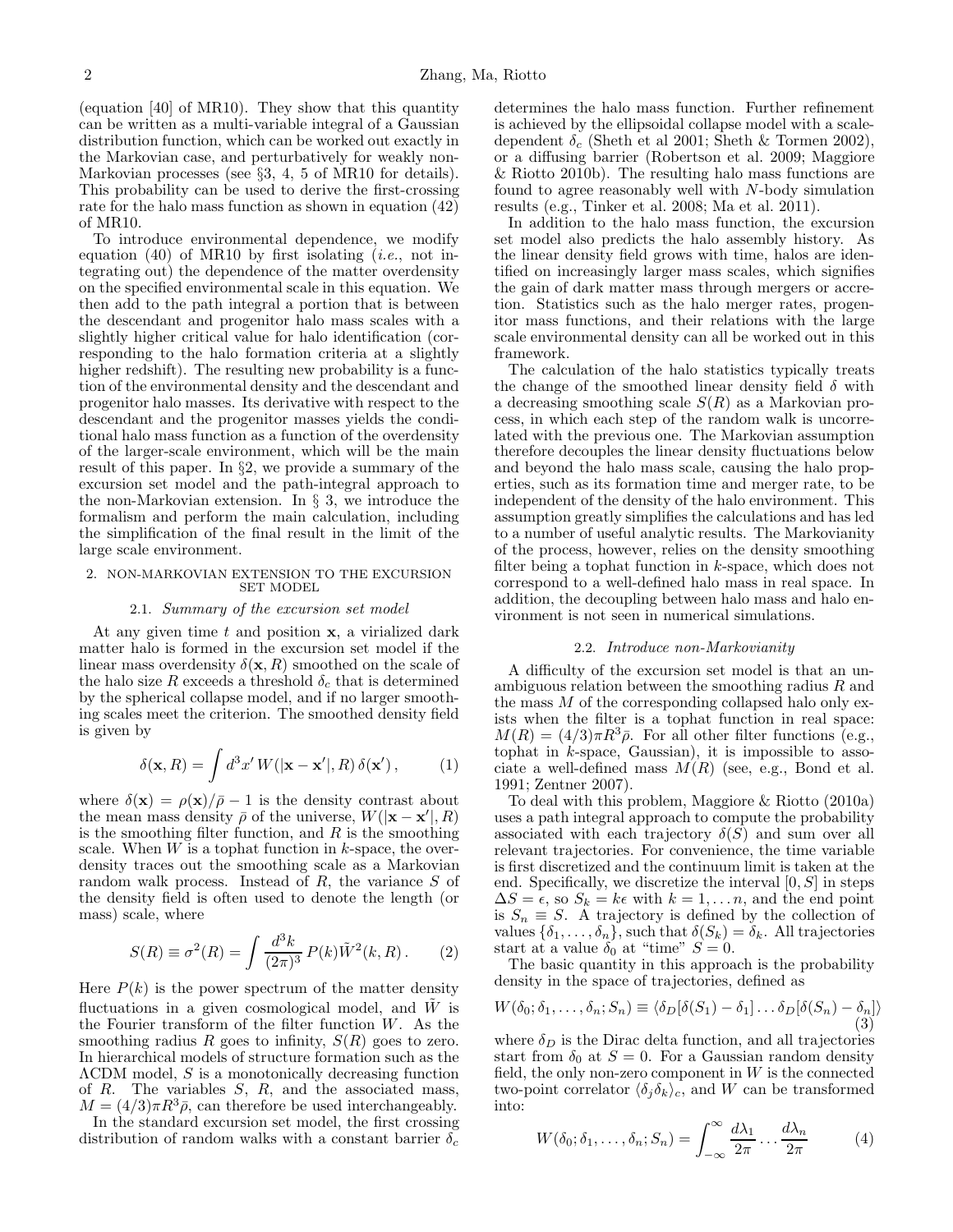$$
\times \exp\left(i\sum_{j=1}^n \lambda_j \delta_j - \frac{1}{2}\sum_{j,k=1}^n \lambda_j \lambda_k \langle \delta_j \delta_k \rangle_c\right).
$$

If the density smoothing filter is a top-hat function in k-space, the evolution of  $\delta(S)$  is Markovian, and the density correlation is:

$$
\langle \delta_i \delta_j \rangle_c = \min(S_i, S_j). \tag{5}
$$

In this case, the integrals in equation (4) can be worked out directly to give

$$
W^{gm}(\delta_0; \delta_1, \dots, \delta_n; S_n)
$$
  
= 
$$
\frac{1}{(2\pi\epsilon)^{n/2}} \exp\left[-\frac{1}{2\epsilon} \sum_{i=0}^{n-1} (\delta_{i+1} - \delta_i)^2\right],
$$
 (6)

where the superscript "gm" refers to the "Gaussian and Markovian" case. When the density smoothing filter is *not* a top-hat function in k-space, e.g., a top-hat function in real space or a Gaussian function, MR10 showed that an additional term appeared in the density correlation:

$$
\langle \delta_i \delta_j \rangle_c = \min(S_i, S_j) + \Delta(S_i, S_j), \tag{7}
$$

where  $\Delta(S_i, S_j)$  is well approximated by

$$
\Delta(S_i, S_j) \approx \kappa \frac{S_{min}(S_{max} - S_{min})}{S_{max}},
$$
\n
$$
S_{max} = \max(S_i, S_j), \quad S_{min} = \min(S_i, S_j).
$$
\n(8)

The parameter  $\kappa$  characterizes the non-Markovian process, whose value depends on the shape of the smoothing filter, e.g.,  $\kappa \simeq 0.44$  for a top-hat function in real space, and  $\kappa \approx 0.35$  for a Gaussian function.

For convenience, we use  $\Delta_{ij}$  to denote  $\Delta(S_i, S_j)$  in this paper. In the non-Markovian case, equation (4) can be expanded perturbatively into

$$
W(\delta_0; \delta_1, \dots, \delta_n; S_n)
$$
\n
$$
\approx \left(1 + \frac{1}{2} \sum_{i,j=1}^n \Delta_{ij} \frac{\partial^2}{\partial \delta_i \partial \delta_j}\right) W^{gm}(\delta_0; \delta_1, \dots, \delta_n; S_n).
$$
\n(9)

We will use equation (9) for the rest of paper, keeping in mind that this relation only includes the leading order non-Markovian corrections.

#### 3. MAIN DERIVATION

### 3.1. *Introduce the environmental variable*

The new ingredient that we will introduce into the non-Markovian excursion set model is the linear overdensity,  $\delta_e$ , that quantifies the larger-scale environment of a dark matter halo. We denote the smoothing scale over which  $\delta_e$  is evaluated as  $S_e$ , where S is defined in equation (2).

Throughout the paper, we use subscripts "e", "d", and "p" to denote environment, descendant, and progenitor, respectively. We consider a descendant halo of mass  $M_d$ , or  $S_d = S(M_d)$ , that formed at redshift  $z_d$  when the barrier height is  $\delta_{cd} = \delta_c/D(z_d)$ , where  $\delta_c = 1.68$  and  $D(z)$  is the linear growth function. We consider the probability for the descendant halo to have a progenitor halo of mass  $M_p$ , or  $S_p = S(M_p)$ , that formed at a higher redshift  $z_p$  when the barrier height is higher:  $\delta_{cp} = \delta_c/D(z_p)$ . We adopt the convention that the critical overdensity,

instead of the linear overdensity, is a function of redshift. The linear overdensity is always evaluated at redshift zero, including that on the environmental scale.

As an initial setup, we define three events A, B, and C as follows.

A: At a location of interest, the overdensity smoothed over a scale  $S_e$  (centered on the location) is  $\delta_e$ .

**B:** At the same location as in A, a halo of mass  $S_d$  forms at redshift  $z_d$ , corresponding to barrier  $\delta_{cd} = \delta_c/D(z_d)$ , where  $S_d > S_e$ .

C: At the same location as in A, a progenitor halo of mass  $S_p$  forms at redshift  $z_p$ , corresponding to barrier  $\delta_{cp} = \delta_c/D(z_p)$ , where  $z_p > z_d$  and  $S_p > S_d > S_e$ .

We then define the following probabilities that relate the three events above:

1.  $P(A)d\delta_e$  is the probability that the linear overdensity smoothed over scale  $S_e$  is between  $\delta_e$  and  $\delta_e + d\delta_e$ . For a Gaussian field, we have the simple relation

$$
P(A) = \exp\left(-\delta_e^2/2S_e\right)/\sqrt{2\pi S_e} \,. \tag{10}
$$

2.  $P(A, B)d\delta_e dS_d$  is the probability that a halo of mass between  $\dot{S}_d$  and  $S_d + d\bar{S}_d$  forms at redshift  $z_d$ , and at the halo location, the linear overdensity smoothed over a larger scale  $S_e$  is between  $\delta_e$  and  $\delta_e+d\delta_e$ . More explicitly, we have

$$
P(A, B) = P_{AB}(S_d, z_d, S_e, \delta_e).
$$
 (11)

3.  $P(A, B, C)d\delta_e dS_d dS_p$  is the probability that a halo of mass between  $S_d$  and  $S_d + d\overline{S}_d$  forms at redshift  $z_d$ , and the mass of this halo at an earlier redshift  $z_p$  is in progenitor of mass between  $S_p$  and  $S_p + dS_p$ , and at the halo location, the linear overdensity on scale of  $S_e$  is between  $\delta_e$  and  $\delta_e + d\delta_e$ . More explicitly, we have

$$
P(A, B, C) = P_{ABC}(S_p, z_p, S_d, z_d, S_e, \delta_e).
$$
 (12)

Our goal is to derive expressions for the following conditional probabilities that depend on the halo environment parameterized by  $\delta_e$  and  $S_e$ :

1.  $P(B|A)dS_d$  is the probability that a halo of mass between  $S_d$  and  $S_d + dS_d$  forms at redshift  $z_d$  in an environment of linear overdensity  $\delta_e$  on scale of  $S_e$ . More explicitly, we have

$$
P(B|A) = P_{(B|A)}(S_d, z_d|S_e, \delta_e) . \tag{13}
$$

As we show in Sec. 3.2, this quantity is simply related to the environment-dependent halo mass function.

2. For a halo of mass  $S_d$  forming at redshift  $z_d$ , located in the center of an environment of scale  $S_e$  and linear overdensity  $\delta_e$ ,  $P(C|A, B)dS_p$  is the probability that the mass of this halo at an earlier redshift  $z_p$  is in progenitor of mass between  $S_p$  and  $S_p + dS_p$ . More explicitly, we have

$$
P(C|A, B) = P_{(C|A, B)}(S_p, z_p | S_d, z_d, S_e, \delta_e).
$$
 (14)

As we show in Sec. 3.2, this quantity is simply related to the environment-dependent progenitor mass function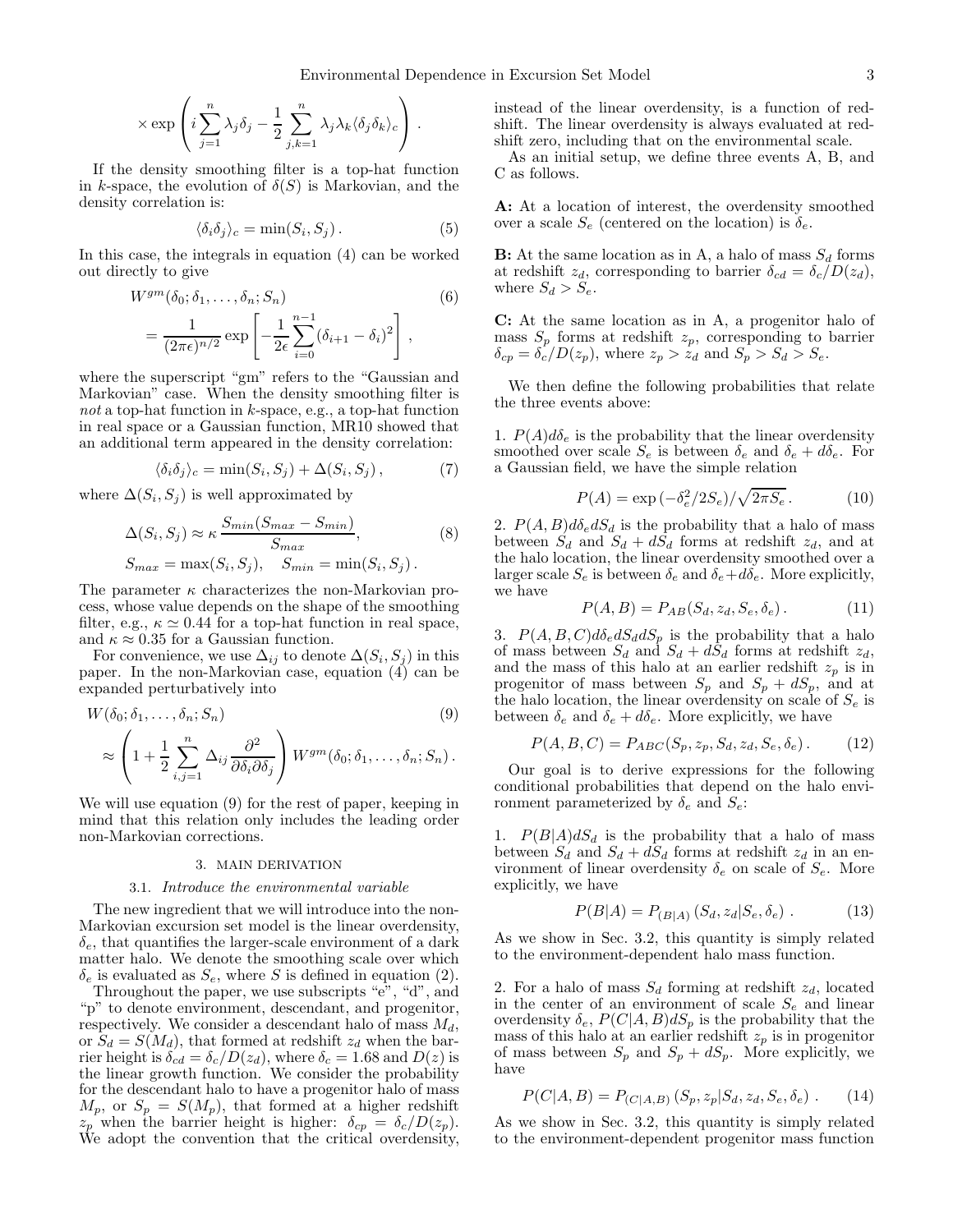and the halo merger rate.

The probabilities are related by  $P(B|A)$  =  $P(A, B)/P(A), P(C|A, B) = P(A, B, C)/P(A, B).$ When the smoothing filter is chosen to be a top-hat function in k-space, the random walk is a Markovian process. The environmental dependence drops out in this case, and we have  $P(C|A, B) = P(C|B)$ , which is related to the standard progenitor mass function.

## 3.2. *Relate probability functions to halo mass functions and merger rates*

We define  $n(M_d, z_d|S_e, \delta_e)dM_d$  as the mean number density of (descendant) halos of mass between  $M_d$  and  $M_d + dM_d$  at redshift  $z_d$  residing in a region of linear overdensity  $\delta_e$  smoothed over scale  $S_e$ . This halo mass function is simply related to the conditional probability  $P(B|A)$  (denoted as  $P_{(B|A)}$  below) by

$$
n(M_d, z_d | S_e, \delta_e) = \frac{\bar{\rho}}{M_d} \left| \frac{dS_d}{dM_d} \right| P_{(B|A)}(S_d, z_d | S_e, \delta_e) ,
$$
\n(15)

where  $\bar{\rho}$  is the mean mass density.

Similarly, we define  $N(M_p, z_p|M_d, z_d, S_e, \delta_e)dM_p$  as the mean number of progenitor halos of mass between  $M_p$ and  $M_p + dM_p$  at redshift  $z_p$  for a descendant halo of mass  $\dot{M}_d$  and redshift  $z_d$  residing in an environment of scale  $S_e$  and linear overdensity  $\delta_e$ . This progenitor mass function is simply related to the conditional probability  $P(C|A, B)$  (denoted as  $P_{(C|A, B)}$  below) by

$$
N(M_p, z_p|M_d, z_d, S_e, \delta_e)
$$
\n
$$
= \frac{M_d}{M_p} \left| \frac{dS_p}{dM_p} \right| P_{(C|A,B)}(S_p, z_p|S_d, z_d, S_e, \delta_e) .
$$
\n(16)

The halo merger rate can be written in terms of the progenitor mass function above. To this end, we adopt the binary merger assumption as in Zhang et al. (2008), and define  $R(M,\xi,z|S_e,\delta_e)$  (same as the  $B/n$  term in equation (8) of Fakhouri & Ma 2009) to be the number of mergers per unit progenitor mass ratio  $\xi$  (ratio of the small to the large progenitor mass) and unit redshift for each descendant halo of mass  $M$  at redshift  $z$ , under the condition that the linear overdensity on the environmental scale  $S_e$  is  $\delta_e$ . Due to the binary merger assumption, the merger rate  $R$  can be related to the progenitor mass function via<sup>1</sup>

$$
R(M_d, \xi, z_d | S_e, \delta_e)
$$
\n
$$
= \frac{M_d}{(1+\xi)^2} \frac{d}{dz} N\left(\frac{M_d \xi}{1+\xi}, z | M_d, z_d, S_e, \delta_e\right)\Big|_{z=z_d}.
$$
\n<sup>(17)</sup>

Equations  $(15)-(17)$  enable us to obtain the environment-dependent halo mass functions and halo merger rates from  $P(B|A)$  and  $P(C|A, B)$ . Since  $P(B|A) = P(A, B)/P(A)$  and  $P(C|A, B) =$ 

 $P(A, B, C)/P(A, B)$ , our next task is therefore to calculate  $P(A, B)$  and  $P(A, B, C)$ .

3.3. *Express* P(A, B) *in path integral form* According to the definition of  $P(A, B)$  in §3.1, we have

$$
\int_{S_d}^{\infty} dS'_d P_{AB}(S'_d, z_d, S_e, \delta_e) = \int_{-\infty}^{\delta_{cd}} d\delta_1 \dots \widehat{d\delta_m} \dots d\delta_n
$$
  
× $W(0; \delta_1, \dots, \delta_m = \delta_e, \dots, \delta_n; S_d)$ , (18)

where the positions of  $S_e$  and  $S_d$  are approximated as  $m\epsilon$  and  $n\epsilon$ , respectively, with m and n being integers. In other words,  $S_m = S_e$ ,  $S_n = S_d$  and  $\delta_m = \delta_e$ . The hat over  $d\delta_m$  means that  $d\delta_m$  is omitted from the list of integration variables.

By taking partial derivatives with respect to  $S_d$  on both sides of equation (18), and using equation (9), we obtain

$$
P(A, B) = P_{AB}(S_d, z_d, \delta_e, S_e)
$$
\n
$$
= -\frac{\partial}{\partial S_d} \int_{-\infty}^{\delta_{cd}} d\delta_1 \dots \widehat{d\delta_m} \dots d\delta_n \left(1 + \frac{1}{2} \sum_{i,j=1}^n \Delta_{ij} \partial_i \partial_j \right)
$$
\n
$$
\times W^{gm}(0; \delta_1, \dots, \delta_m = \delta_e, \dots, \delta_n; S_d).
$$
\n(19)

The terms proportional to  $\Delta_{ij}$  are the non-Markovian corrections.

We rewrite the summation in the non-Markovian terms in equation (19) as

$$
\frac{1}{2} \sum_{i,j=1}^{n} \Delta_{ij} \partial_i \partial_j = \sum_{i=1}^{n-1} \Delta_{in} \partial_i \partial_n + \sum_{i < j < n} \Delta_{ij} \partial_i \partial_j \,, \tag{20}
$$

where  $\Delta_{ii} = 0$  for  $i = 1, 2, ..., n$  based on equation (8) and is therefore not included. It can be shown that the first term on the right-hand side of equation (20) is zero. The second term can be broken into five pieces, representing all the possible locations of  $i$  and  $j$  with respect to m and n:

$$
\sum_{i < j < n} = \sum_{j=m+1}^{n-1} \cdot \sum_{i=m+1}^{j-1} \cdot \sum_{j=m+1}^{n-1} \cdot (i = m) \tag{21}
$$
\n
$$
+ \sum_{j=m+1}^{n-1} \cdot \sum_{i=1}^{m-1} \cdot (j = m) \cdot \sum_{i=1}^{m-1} \cdot \sum_{j=1}^{m-1} \cdot \sum_{i=1}^{j-1} \cdot (j = m) \cdot \sum_{i=1}^{m-1} \cdot \sum_{j=1}^{m-1} \cdot (j = m) \cdot \sum_{i=1}^{m-1} \cdot \sum_{j=1}^{j-1} \cdot (j = m) \cdot \sum_{i=1}^{m-1} \cdot (j = m) \cdot \sum_{i=1}^{m-1} \cdot (j = m) \cdot \sum_{i=1}^{m-1} \cdot (j = m) \cdot \sum_{i=1}^{m-1} \cdot (j = m) \cdot \sum_{i=1}^{m-1} \cdot (j = m) \cdot \sum_{i=1}^{m-1} \cdot (j = m) \cdot \sum_{i=1}^{m-1} \cdot (j = m) \cdot \sum_{i=1}^{m-1} \cdot (j = m) \cdot \sum_{i=1}^{m-1} \cdot (j = m) \cdot \sum_{i=1}^{m-1} \cdot (j = m) \cdot \sum_{i=1}^{m-1} \cdot (j = m) \cdot \sum_{i=1}^{m-1} \cdot (j = m) \cdot \sum_{i=1}^{m-1} \cdot (j = m) \cdot \sum_{i=1}^{m-1} \cdot (j = m) \cdot \sum_{i=1}^{m-1} \cdot (j = m) \cdot \sum_{i=1}^{m-1} \cdot (j = m) \cdot \sum_{i=1}^{m-1} \cdot (j = m) \cdot \sum_{i=1}^{m-1} \cdot (j = m) \cdot \sum_{i=1}^{m-1} \cdot (j = m) \cdot \sum_{i=1}^{m-1} \cdot (j = m) \cdot \sum_{i=1}^{m-1} \cdot (j = m) \cdot \sum_{i=1}^{m-1} \cdot (j = m) \cdot \sum_{i=1}^{m-1} \cdot (j = m) \cdot \sum_{i=1}^{m-1} \cdot (j = m) \cdot (j = m) \cdot \sum_{i=1}^{m-1} \cdot
$$

In total,  $P(A, B)$  in equation (19) is the sum of the Markovian term and the five terms in equation (21). We write these six terms as

$$
P(A,B) = P_{AB}^M + P_{AB}^{NM1} + \dots + P_{AB}^{NM5}.
$$
 (22)

The superscripts M and NM refer to Markovian and Non-Markovian, respectively, and the number following each NM refers to the order of the term on the righthand side of equation (21).

The algebra involved in deriving these six terms is straightforward but lengthy. We leave the details to Appendix A. The final expression for  $P(A, B)$  is given by equation (38).

# 3.4. *Express* P(A, B, C) *in path integral form*

<sup>&</sup>lt;sup>1</sup> Note that it is also possible to use  $R(M, \xi, z|S_e, \delta_e) = M(1 +$  $\xi$ )<sup>-2</sup>dN(M/(1+ $\xi$ ), z|M, z,  $S_e$ ,  $\delta_e$ )/dz|<sub>z'=z</sub> to relate the merger rate<br>to the progenitor mass function. In the limit of small  $\Delta z$ , these two relations should be equivalent. However, it has been found that this is generally not true in theories based the excursion set. In this paper, we simply use equation (17), which is found to work better in terms of comparison with simulation results in Zhang et al. (2008).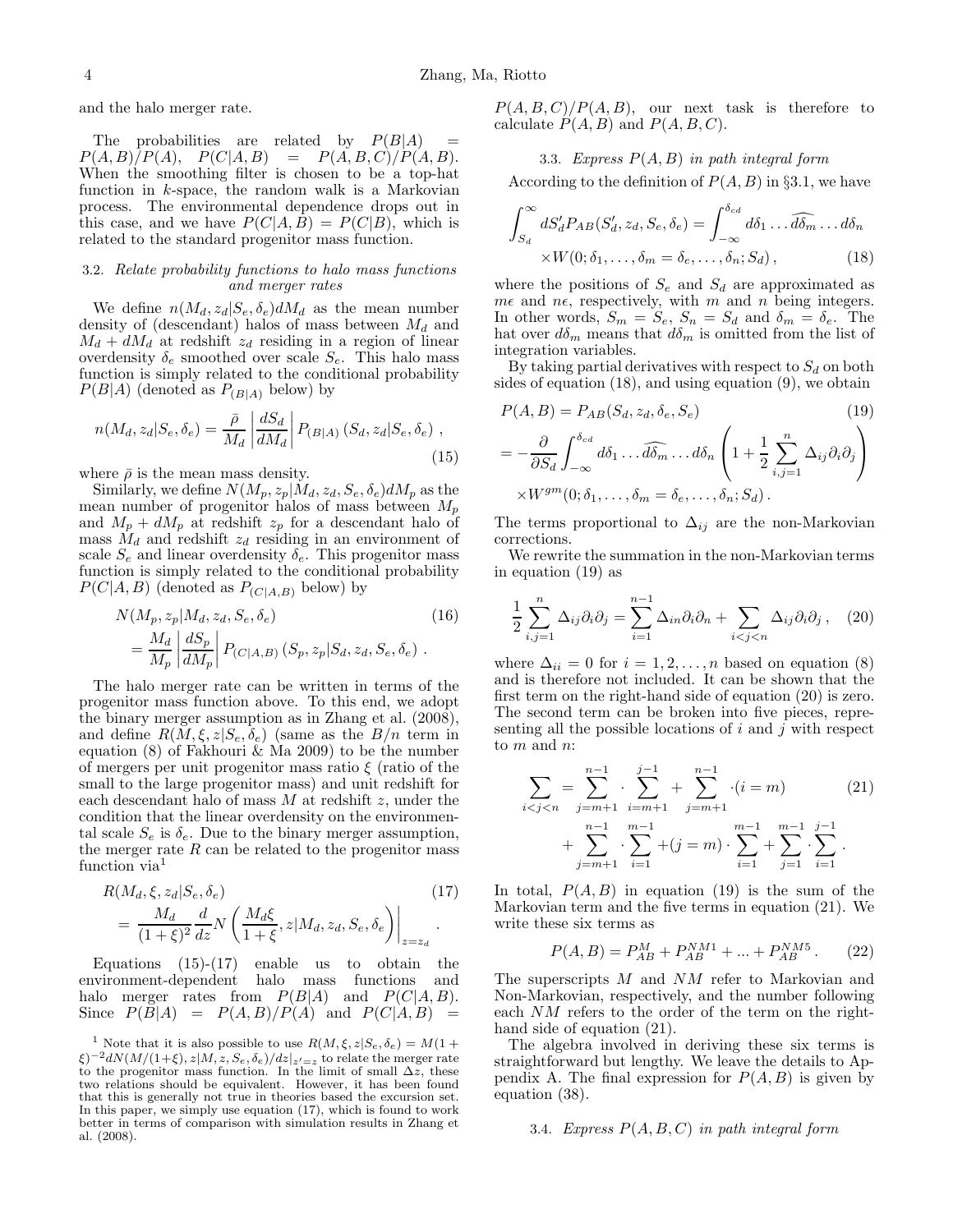The derivation of  $P(A, B, C)$  is similar to that of  $P(A, B)$  above but is more complicated. According to the definition of  $P(A, B, C)$  in §3.1, we have

$$
\left(\int_{S_d}^{S_p} dS'_d \int_{S_p}^{\infty} dS'_p + \int_{S_p}^{\infty} dS'_d \int_{S'_d}^{\infty} dS'_p\right) \qquad (23)
$$
  
\n
$$
\times P_{ABC}(S'_p, z_p, S'_d, z_d, S_e, \delta_e)
$$
  
\n
$$
= \int_{-\infty}^{\delta_{cd}} d\delta_1 \dots \widehat{d\delta_m} \dots d\delta_n \int_{-\infty}^{\delta_{cp}} d\delta_{n+1} \dots d\delta_N
$$
  
\n
$$
\times W(0; \delta_1, \dots, \delta_m = \delta_e, \dots, \delta_N; S_p),
$$

where the positions of  $S_e$ ,  $S_d$ , and  $S_p$  are approximated as  $m\epsilon$ ,  $n\epsilon$ , and  $N\epsilon$ , respectively, with m, n, and N being integers. In other words,  $S_m = S_e$ ,  $S_n = S_d$ ,  $S_N =$  $S_p$ , and  $\delta_m = \delta_e$ . The hat over  $d\delta_m$  means that  $d\delta_m$  is omitted from the list of integration variables.

By taking partial derivatives with respect to both  $S_p$ and  $S_d$  on the two sides of equation (23), and using equation (9), we obtain

$$
P(A, B, C) = P_{ABC}(S_p, z_p, S_d, z_d, S_e, \delta_e)
$$
\n
$$
= \frac{\partial^2}{\partial S_d \partial S_p} \int_{-\infty}^{\delta_{cd}} d\delta_1 \dots d\delta_m \dots d\delta_n \int_{-\infty}^{\delta_{cp}} d\delta_{n+1} \dots d\delta_N
$$
\n
$$
\left(1 + \frac{1}{2} \sum_{i,j=1}^N \Delta_{ij} \partial_i \partial_j\right) W^{gm}(0; \delta_1, \dots, \delta_m = \delta_e, \dots, \delta_N; S_p).
$$
\n(24)

The terms proportional to  $\Delta_{ij}$  are the non-Markovian corrections.

Similar to equation (20), we rewrite the summation in the non-Markovian terms above as

$$
\frac{1}{2} \sum_{i,j=1}^{N} \Delta_{ij} \partial_i \partial_j = \sum_{i=1}^{N-1} \Delta_{iN} \partial_i \partial_j + \sum_{i < j < N} \Delta_{ij} \partial_i \partial_j. \tag{25}
$$

As before, the first term here is always zero. We decompose the rest into thirteen terms:

$$
\sum_{i < j < N} = \sum_{j=n+1}^{N-1} \sum_{i=1}^{m-1} + \sum_{j=n+1}^{N-1} \cdot (i = m) \tag{26}
$$
\n
$$
+ \sum_{j=n+1}^{N-1} \sum_{i=m+1}^{n-1} + \sum_{j=n+1}^{N-1} \cdot (i = n) \newline + \sum_{j=n+1}^{N-1} \sum_{i=n+1}^{j-1} + (j = n) \cdot \sum_{i=1}^{m-1} \newline + (j = n) \cdot (i = m) + (j = n) \cdot \sum_{i=m+1}^{n-1} \newline + \sum_{j=m+1}^{n-1} \sum_{i=1}^{m-1} + \sum_{j=m+1}^{n-1} \cdot (i = m) \newline + \sum_{j=m+1}^{n-1} \sum_{i=1}^{j-1} + (j = m) \cdot \sum_{i=1}^{m-1} + \sum_{j=1}^{j-1} \cdot \sum_{i=1}^{j-1} \newline + \sum_{i=m+1}^{n-1} \sum_{i=m+1}^{j-1} + (j = m) \cdot \sum_{i=1}^{m-1} + \sum_{j=1}^{j-1} \cdot \sum_{i=1}^{j-1} \newline
$$

Again, we denote the Markovian part of  $P(A, B, C)$ as  $P_{ABC}^M$ , and the thirteen non-Markovian terms on the right-hand side of equation (26) as  $P_{ABC}^{NM1}$ , ..., and  $P_{ABC}^{NM13}$ . The probability  $P(A, B, C)$  is then

$$
P(A, B, C) = P_{ABC}^{M} + P_{ABC}^{NM1} + \dots + P_{ABC}^{NM13}.
$$
 (27)

We leave the details of the derivation of these fourteen terms to Appendix B. The final expression for  $P(A, B, C)$ is given by equation (44).

## 3.5. *Asymptotic forms in the limit of large environmental scale*

As shown in § 3.3, 3.4, and Appendix A and B, the general forms of  $P(A, B), P(A, B, C)$ , and  $P(C|A, B)$ contain many terms. In practice, it is often unnecessary to consider the general case. Here, we derive the simplified forms of  $P(B|A)$  and  $P(C|A, B)$  in the limit of large environmental scale, which is usually the case considered in simulations and observations. We leave the details of the derivation to Appendix C and quote the final results here.

To linear order in  $\delta_e$ , the probability of forming a descendant halo of mass  $S_d = \overline{S}(M_d)$  at redshift  $z_d$  that resides in a larger environment of overdensity  $\delta_e$  smoothed over scale  $S_e$  is

$$
P(B|A) = P_{(B|A)} (S_d, z_d | S_e, \delta_e)
$$
\n
$$
\approx \frac{\delta_{cd}}{\sqrt{2\pi} S_d^{3/2}} \exp\left(-\frac{\nu^2}{2}\right)
$$
\n
$$
\times \left\{1 - \kappa + \frac{\kappa}{2} \exp\left(\frac{\nu^2}{2}\right) \Gamma\left(0, \frac{\nu^2}{2}\right) + \frac{\delta_e}{\delta_{cd}} \left[\nu^2 - 1 + \kappa - \frac{\kappa}{2} \exp\left(\frac{\nu^2}{2}\right) \Gamma\left(0, \frac{\nu^2}{2}\right)\right]\right\},
$$
\n(28)

where  $\nu \equiv \delta_{cd}/\sqrt{S_d}$ ,  $\delta_{cd} = \delta_c/D(z_d)$  is the barrier height for forming a descendant halo at redshift  $z_d$ ,  $\Gamma(0, x)$  is the incomplete Gamma function, and  $\kappa$  is the non-Markovian parameter defined in equation (8). We note that this equation is identical to equation (24) of Ma et al. (2011) for the conditional first crossing rate, which was used to derive the halo bias parameter. In the limit of  $\delta_e \to 0$ , we recover from equation (28) the non-Markovian extension of the standard halo mass function (see, e.g., Table 1 of Ma et al. 2011):

$$
P(B) = \frac{\delta_{cd}}{\sqrt{2\pi}S_d^{3/2}} \exp\left(-\frac{\nu^2}{2}\right)
$$
  
 
$$
\times \left[1 - \kappa + \frac{\kappa}{2} \exp\left(\frac{\nu^2}{2}\right) \Gamma\left(0, \frac{\nu^2}{2}\right)\right].
$$
 (29)

Similarly, the conditional probability (to linear order in  $\delta_e$ ) that a descendant halo of mass  $S_d = S(M_d)$  at redshift  $z_d$ , residing in a larger environment of overdensity  $\delta_e$  at scale  $S_e$ , has a progenitor halo of mass  $S_p = S(M_p)$ at redshift  $z_p$  (assuming  $z_p \approx z_d$ ) is

$$
P(C|A, B) = P_{(C|A, B)}(S_p, z_p | S_d, z_d, S_e, \delta_e)
$$
(30)  

$$
\approx \frac{\delta_{cp} - \delta_{cd}}{\sqrt{2\pi}(S_p - S_d)^{3/2}} \left\{ 1 + \kappa \beta \alpha - \sqrt{2\pi} \kappa \nu \left( 1 - \alpha \right)^{3/2} + \pi \kappa \left( \nu^2 \frac{\delta_e}{\delta_{cd}} - 1 \right) \left( 1 - \alpha \right)^{3/2} \exp\left[ \frac{\nu^2}{2} \right] \text{erfc}\left[ \frac{\nu}{\sqrt{2}} \right] \right\},
$$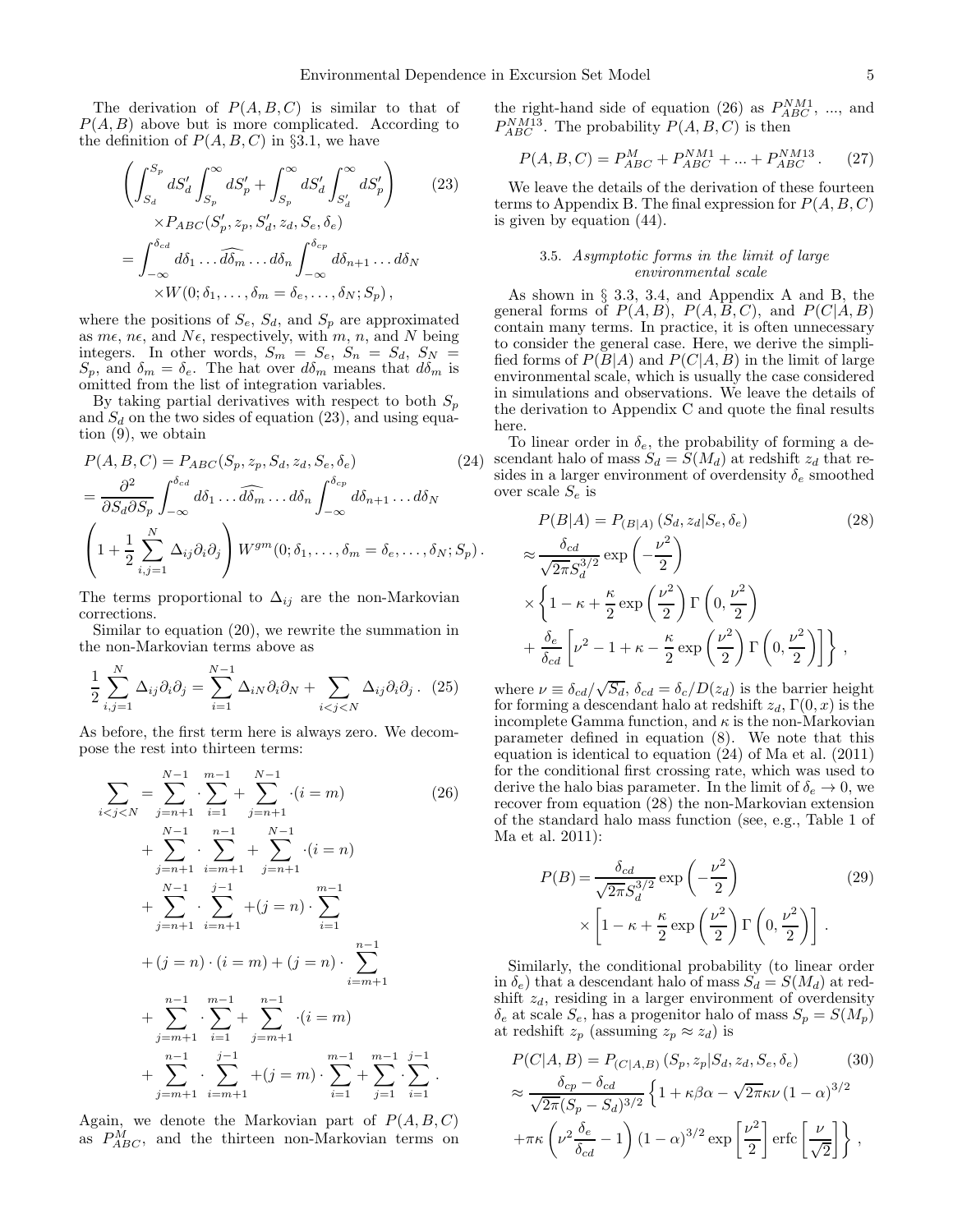where  $\alpha \equiv S_d/S_p$ , and  $\beta$  is a simple algebraic function of  $\alpha$ 

$$
\beta = -2 + \frac{(1 - \alpha)^{3/2}}{2\alpha} \ln \left( \frac{1 + \sqrt{1 - \alpha}}{1 - \sqrt{1 - \alpha}} \right) + \frac{1}{\alpha} + 2\alpha. (31)
$$

The variables  $\delta_{cp} = \delta_c/D(z_p)$  and  $\delta_{cd} = \delta_c/D(z_d)$  specify the barrier heights for forming the progenitor and descendant halos at redshift  $z_p$  and  $z_d$ , respectively. Equations (10) and (11) relate  $P_{(C|A,B)}$  above to the mean progenitor mass function  $N(M_p, z_p|M_d, z_d, S_e, \delta_e)$  and the merger rate  $R(M_d, \xi, z | S_e, \delta_e)$ . In the Markovian limit  $(\kappa = 0)$ , we note that equation (30) reduces to the familiar conditional mass function of small look-back time  $(\delta_{cp} - \delta_{cd})$  predicted by the excursion set model, and the dependence on the environmental overdensity  $\delta_e$  drops out. This limit confirms that the introduction of the non-Markovian process to the excursion set model is the key in introducing the environmental dependence of halo formation history.

Finally, the accuracy of the simple spherical collapse model can be improved by considering a diffusing barrier instead of a constant one. The introduction of the diffusing barrier is motivated by both the elliptical collapse model and N-body studies, for the reason that realistic halos are triaxial rather than spherical. For our purpose, we only need to replace  $\delta_c$  by  $\delta_c/\sqrt{1+D_B}$  and  $\kappa$ by  $\kappa/(1 + D_B)$  in our formulae to take into account the diffusing barrier effect (Robertson et al. 2009; Maggiore & Riotto 2010b), with  $D_B = 0.25$ .

### 3.6. *Numerical results*

In Figure 1, we illustrate the numerical results from our analytic formulae for the halo mass function  $n(M_d, z_d|S_e, \delta_e)$  (upper panels) and the merger rate  $R(M_d, \xi, z_d | S_e, \delta_e)$  (lower panels) as a function of the halo environment  $\delta_e$ . Three descendant halo masses at  $z_d = 0$  are shown for comparison:  $M_d = 10^{11}$  (blue),  $10^{12}$ (green),  $10^{13} M_{\odot}$  (red). The environmental mass scale  $S_e$  is chosen to be  $10^{17}M_{\odot}$ . The full expressions (solid curves) are computed from equations (38) and (44), and the approximate expression (dotted curves), valid to linear order in  $\delta_e$ , are computed from equations (28) and (30). The diffusing barrier effect is included in the right two panels with  $D_B = 0.25$ , and not included in the left two panels (*i.e.*,  $D_B = 0$ ). The cosmological model is a  $\Lambda$ CDM model with  $\Omega_m = 0.25, \Omega_b = 0.045, \Omega_\Lambda = 0.75,$  $h = 0.73$ , and an initial power-law power spectrum of the density fluctuation with index  $n = 1$ , and normalization  $\sigma_8 = 0.9$ .

The lower panels of Figure 1 shows a positive dependence of the merger rate on  $\delta_e$ . Since equations (16) and (17) indicate that the progenitor mass function has the same dependence on  $\delta_e$  as the halo merger rate, our results imply that progenitor mass functions are also higher in regions with higher  $\delta_e$ . This environmental trend is consistent with that seen for halo merger rates in the Millennium simulation (Fakhouri & Ma 2008, 2009, 2010), where the amplitudes of the merger rate and progenitor mass functions increase with the environmental overdensities. The black solid curves in the lower panels of Figure 1 show the environmental dependence from the second formula in equation (11) of Fakhouri & Ma (2009). The larger-scale overdensity in this case is  $\delta_7$  and is mea-

sured within a comoving radius of  $R = 7h^{-1}$ Mpc centered at each halo in the simulation. As Figure 1 shows, the overall dependence of the merger rate on  $\delta_e$  is similar, while the slope of the curves from our analytic model has a weak dependence on halo mass. As discussed in detail in Fakhouri & Ma (2009), there are various options for quantifying halo environment in simulations. For instance, the environmental overdensity can be computed by either including or excluding the virial mass of the central halo within the sphere of radius R over which  $\delta_e$ is computed. For simplicity, equation  $(11)$  of Fakhouri  $\&$ Ma (2009) provides two separate fits for  $\delta_7$  and  $\delta_{7-\text{FOF}}$ , where the latter exludes the halo's FOF mass. They also noted that the difference between the two definitions,  $\delta_7 - \delta_{7-\text{FOF}}$ , is a function of halo mass, increasing from  $\sim 0.01$  at  $10^{12} M_{\odot}$  to  $\sim 10$  at  $10^{15} M_{\odot}$ . Given this uncertainty and mass dependence, it is therefore not surprising that our analytic model predicts mass-dependent slopes in Figure 1. A closer comparison between our model prediction and simulation results would require a more elaborate mapping between the linear  $\delta_e$  in the excursion set model and the nonlinear  $\delta_7$  and  $\delta_{7-FOF}$  used in the simulation. We leave this step to future studies.

### 4. SUMMARY

We have presented a method to introduce "assembly bias" into the excursion set model for the formation and growth of dark matter halos. Our calculation is based on the barrier-crossing problem of non-Markovian processes, which we solve perturbatively using the path integral formalism developed in MR10. The new variable that we introduced to parameterize a halo's larger-scale environment is the linear overdensity field  $\delta_e$  smoothed over a chosen scale of  $S_e$ , where  $S_e$  is the variance of the linear density fluctuations and is a monotonically decreasing function of the smoothing radius R.

To introduce environmental dependence, we isolated  $\delta_e$  from the path integral over the probability density of trajectories  $W$  in equation (18). We then derived the two main probability functions  $P(A, B)$  and  $P(A, B, C)$ , defined in Sec 3.1, for forming descendant and progenitor halos *in an environment* in which the linear overdensity smoothed over scale  $S_e$  is given by  $\delta_e$ . The calculations are set up in Sec. 3.3 and 3.4, and the details of how to manipulate the numerous integrals are given in Appendix A and B. The final analytic expressions for  $P(A, B)$  and  $P(A, B, C)$  are given by equations (38) and (44), respectively.

The three key physical quantities that we investigated in this paper are the descendant halo mass function  $n(M_d, \bar{z}_d | \bar{S}_e, \delta_e)$ , the progenitor mass function  $N(M_p, z_p|M_d, z_d, S_e, \delta_e)$ , and the halo merger rate  $R(M_d, \xi, z_d | S_e, d_e)$ . These quantities are related to the conditional probabilities  $P(B|A)$  and  $P(C|A, B)$  by equations  $(15)-(17)$ , which in turn can be computed from our formulae for  $P(A, B)$  and  $P(A, B, C)$ .

Since the full expressions for the mass functions and merger rates are complicated, we derived their asymptotic forms in the limit of large environmental scale (i.e., small  $S_e$  and  $\delta_e$ ) in §3.5 and Appendix C. This is a useful limit for many practical purposes. The approximate expressions for the descendant mass function and progenitor mass function are given by equations (28) and (30), respectively. Figure 1 illustrates the environmental de-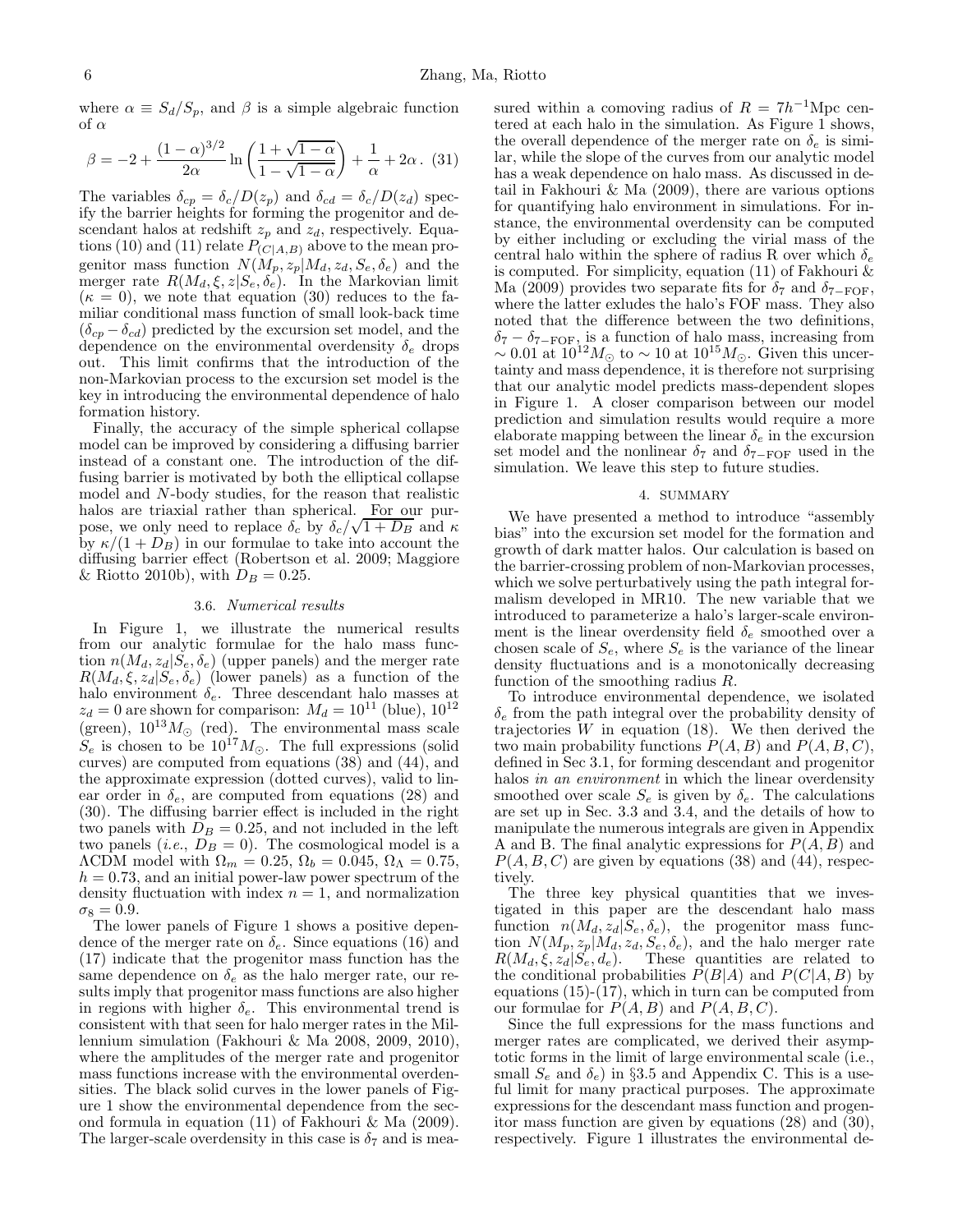

FIG. 1.— Environmental dependence of the halo mass function  $n(M_d, z_d|S_e, \delta_e)$  (upper panels) and the halo merger rate  $R(M_d, \xi, z_d|S_e, \delta_e)$  for merger mass ratio above 0.01 (i.e.  $\xi = 0.01$  to 1) (lower panels). Two types of comparison: constant  $\delta_c = 1.68$  (left panels) and the diffusing barrier  $\delta_c/\sqrt{1+D_B}$  with  $D_B = 0.25$  (right panels). In each panel, the results are shown for three descendant halo masses:  $M_d = 10^{11}$  (blue),  $10^{12}$  ( mass scale is  $S_e = 10^{17} M_{\odot}$ . The vertical axis in each panel is normalized to the value when the environmental overdensity field  $\delta_e$  is zero. The full expressions from equations (38) and (44) are shown as colored solid curves; the approximate expressions (valid to linear order in  $\delta_e$ ) from equations (28) and (30) are shown as colored dotted curves. As equations (16) and (17) indicate, the progenitor mass function has the same dependence on  $\delta_e$  as that in the lower panels. The black solid curves in the lower panels plot the merger rates from equation (11) of Fakhouri & Ma (2009), which is obtained from the Millennium simulation.

pendence predicted by our model. It is encouraging that both our analytic calculation and N-body results show that the halo merger rate and progenitor mass function correlate positively with the environmental density.

The recipe presented in this paper for incorporating environmental dependence into the excursion set model is quite general. It should provide a useful theoretical framework for future investigations into how the spatial distributions and statistical properties of dark matter halos depend on their mass as well as their assembly history and the larger-scale environment in which they reside.

JZ is supported by the National Science Foundation of China under grant No. 11273018, the National Basic Research Program of China (2013CB834900), the national Thousand Talents Program for distinguished young scholars, a grant (No.11DZ2260700) from the Office of Science and Technology in Shanghai Municipal Government, and the T.D. Lee Scholarship from the Center for High Energy Physics of Peking University. JZ was previously supported by the TCC Fellowship of UT Austin and the TAC Fellowship of UC Berkeley, where a part of this work was done. Support for CPM is provided in part by grants from the Simons Foundation (#224959), NASA NNX11AI97G, and HST-AR-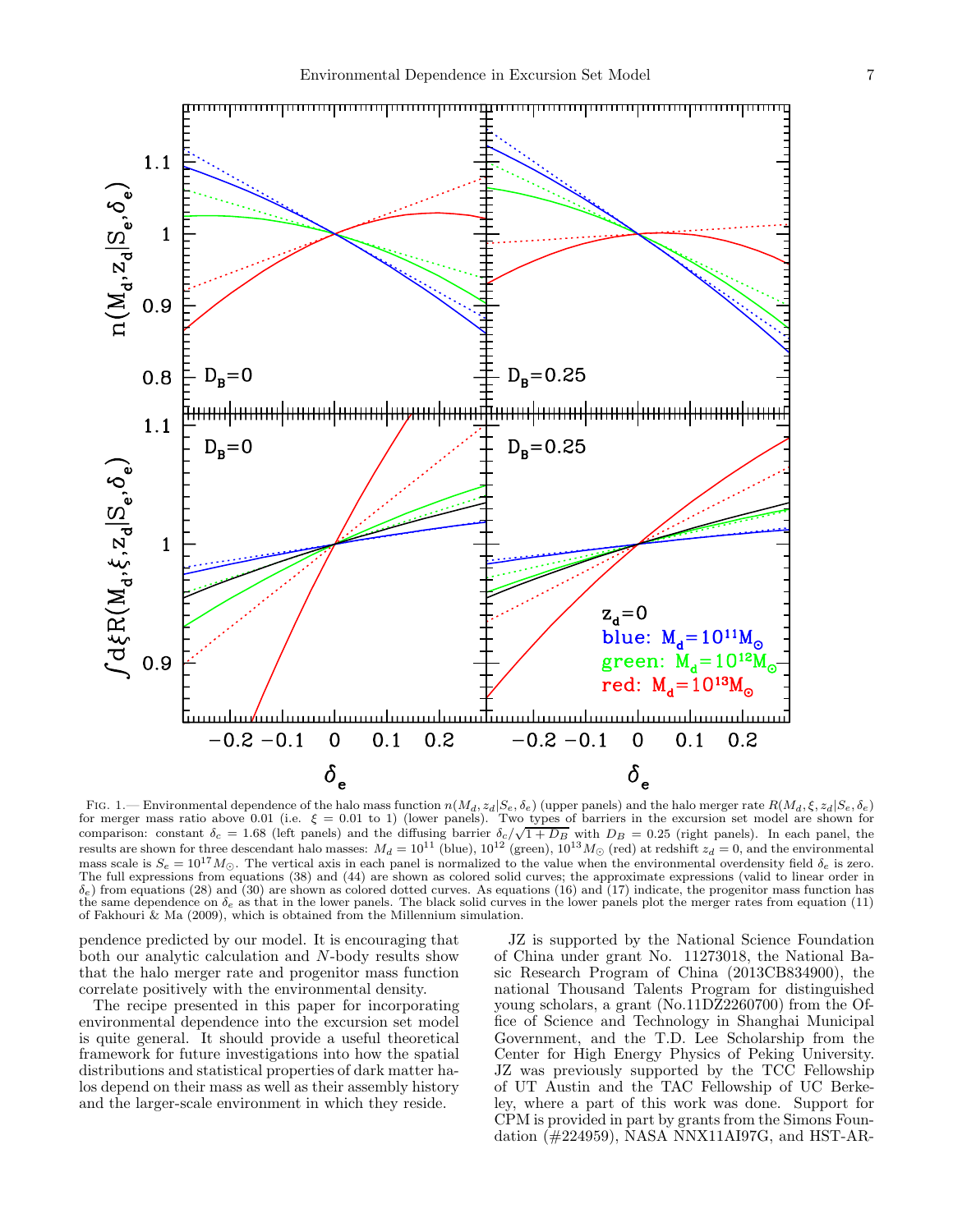12140.01-A from the Space Telescope Science Institute. AR is supported by the Swiss National Science Foundation (SNSF), project "The non-Gaussian Universe" (project number: 200021140236).

#### REFERENCES

- Angulo, R. E., Baugh, C. M., & Lacey, C. G. 2008, MNRAS, 387, 921
- Avila-Reese V., Coln P., Gottlober S., Firmani C., Maulbetsch C., 2005, ApJ, 634, 51
- Bett P., Eke V., Frenk C. S., Jenkins A., Helly J., Navarro J., 2007, MNRAS, 376, 215
- Bond J., Cole S., Efstathiou G., Kaiser N., 1991, ApJ, 379, 440.
- Dalal N., White M., Bond J. R., Shirokov A., 2008, ApJ, 687, 12
- Desjacques V., 2008, MNRAS, 388, 638
- Fakhouri O., Ma C.-P., 2008, MNRAS, 386, 577
- Fakhouri O., Ma C.-P., 2009, MNRAS, 394, 1825
- Fakhouri O., Ma C.-P., 2010, MNRAS, 401, 2245
- Faltenbacher, A., White S. D. M., 2010, ApJ, 708, 469
- Gao L., Springel V., White S. D. M., 2005, MNRAS, 363, L66
- Gao L., White S. D. M., 2007, MNRAS, 377, L5
- Gottlöber S., Klypin A., Kravtsov A. V., 2001, ApJ, 546, 223
- Harker G., Cole S., Helly J., Frenk C., Jenkins A., 2006, MNRAS,
- 367, 1039
- Jing Y. P., Suto Y., Mo H. J., 2007, ApJ, 657, 664
- Lacey C. & Cole S., 1993, MNRAS, 262, 627L
- Li Y., Mo H. J., Gao L., 2008, MNRAS, 389, 1419
- Ma C.-P., Maggiore, M., Riotto, A., & Zhang, J. 2011, MNRAS, 411, 2644
- Maggiore, M. & Riotto, A., 2010(a), ApJ, 711, 907.
- Maggiore, M. & Riotto, A., 2010(b), ApJ, 717, 515
- Maulbetsch C., Avila-Reese V., Colin P., Gottlöber S., Khalatyan A., Steinmetz M., 2007, ApJ, 654, 53
- Press W. H. & Schechter P., 1974, ApJ, 187, 425.
- Robertson, B., Kravtsov, A., Tinker, J., Zentner, A., 2009, ApJ, 696, 636
- Sandvik H. B., Moller O., Lee J., White S. D. M., 2007, MNRAS, 377, 234
- Sheth R., Mo H., Tormen G., 2001, MNRAS, 323, 1
- Sheth R. & Tormen G., 2002, MNRAS, 329, 61
- Sheth R. & Tormen G., 2004, MNRAS, 350, 1385
- Tinker J., Kravtsov A. V., Klypin A., Abazajian K., Warren M., Yepes G., Gottlo ber S., Holz D. E., 2008, ApJ, 688, 709
- Wang H. Y., Mo H. J., Jing Y. P., 2007, MNRAS, 375, 633
- Wechsler R. H., Zentner A. R., Bullock J. S., Kravtsov A. V., Allgood B., 2006, ApJ, 652, 71
- Wetzel, A. R., Cohn, J. D., White, M., Holz, D. E., & Warren, M. S. 2007, ApJ, 656, 139
- Zentner A., 2007, Int. J. Mod. Phys. D, 16, 763.
- Zentner A., Hearin A., & van den Bosch F., 2013, arXiv: 1311.1818
- Zhang J., Ma C.-P., & Fakhouri O., 2008, MNRAS, 387, L13

### APPENDIX  $A - DERIVATION$  OF  $P(A, B)$

In this appendix, we carry out the integral in equation (19) explicitly and derive an expression for each of the six terms in the summation in equation (22). We begin with the following relations from MR10:

$$
W^{gm}(\delta_0; \delta_1, \dots, \delta_n; S_n) = W^{gm}(\delta_0; \delta_1, \dots, \delta_i; S_i) W^{gm}(\delta_i; \delta_{i+1}, \dots, \delta_n; S_n - S_i),
$$
  

$$
\Pi_{\epsilon}^{\delta_c}(\delta_0; \delta_n; S_n) \equiv \int_{-\infty}^{\delta_c} d\delta_1 \dots \int_{-\infty}^{\delta_c} d\delta_{n-1} W^{gm}(\delta_0; \delta_1, \dots, \delta_n; S_n).
$$
 (32)

For the Markovian term in  $P(A, B)$  of equation (22), we find

$$
P_{AB}^M = -\frac{\partial}{\partial S_n} \int_{-\infty}^{\delta_{cd}} d\delta_n \Pi_{\epsilon}^{\delta_{cd}}(0; \delta_{\epsilon}; S_m) \Pi_{\epsilon}^{\delta_{cd}}(\delta_{\epsilon}; \delta_n; S_n - S_m). \tag{33}
$$

For the five non-Markovian terms, we find

$$
P_{AB}^{NM1} = -\sum_{j=m+1}^{n-1} \sum_{i=m+1}^{j-1} \Delta_{ij} \frac{\partial}{\partial S_n} \int_{-\infty}^{\delta_{cd}} d\delta_n \Pi_{\epsilon}^{\delta_{cd}}(0; \delta_e; S_m) \Pi_{\epsilon}^{\delta_{cd}}(\delta_e; \delta_{cd}; S_i - S_m)
$$
\n
$$
\times \Pi_{\epsilon}^{\delta_{cd}}(\delta_{cd}; \delta_{cd}; S_j - S_i) \Pi_{\epsilon}^{\delta_{cd}}(\delta_{cd}; \delta_n; S_n - S_j),
$$
\n
$$
P_{AB}^{NM2} = -\sum_{j=m+1}^{n-1} \Delta_{mj} \frac{\partial^2}{\partial \delta_e \partial S_n} \int_{-\infty}^{\delta_{cd}} d\delta_n \Pi_{\epsilon}^{\delta_{cd}}(0; \delta_e; S_m) \Pi_{\epsilon}^{\delta_{cd}}(\delta_e; \delta_{cd}; S_j - S_m) \Pi_{\epsilon}^{\delta_{cd}}(\delta_{cd}; \delta_n; S_n - S_j),
$$
\n
$$
P_{AB}^{NM3} = -\sum_{j=m+1}^{n-1} \sum_{i=1}^{m-1} \Delta_{ij} \frac{\partial}{\partial S_n} \int_{-\infty}^{\delta_{cd}} d\delta_n \Pi_{\epsilon}^{\delta_{cd}}(0; \delta_{cd}; S_i) \Pi_{\epsilon}^{\delta_{cd}}(\delta_{cd}; \delta_e; S_m - S_i)
$$
\n
$$
\times \Pi_{\epsilon}^{\delta_{cd}}(\delta_e; \delta_{cd}; S_j - S_m) \Pi_{\epsilon}^{\delta_{cd}}(\delta_{cd}; \delta_n; S_n - S_j),
$$
\n
$$
P_{AB}^{NM4} = -\sum_{i=1}^{m-1} \Delta_{im} \frac{\partial^2}{\partial \delta_e \partial S_n} \int_{-\infty}^{\delta_{cd}} d\delta_n \Pi_{\epsilon}^{\delta_{cd}}(0; \delta_{cd}; S_i) \Pi_{\epsilon}^{\delta_{cd}}(\delta_{cd}; \delta_e; S_m - S_i) \Pi_{\epsilon}^{\delta_{cd}}(\delta_e; \delta_n; S_n - S_m),
$$
\n
$$
P_{AB}^{NM5} = -\sum_{j=1}^{m-1} \sum_{i=1}^{j-1} \Delta_{ij} \frac{\partial}{\partial S_n} \int_{-\infty}^{\delta_{cd}} d\delta_n \Pi_{\epsilon}^{\delta_{cd}}(0;
$$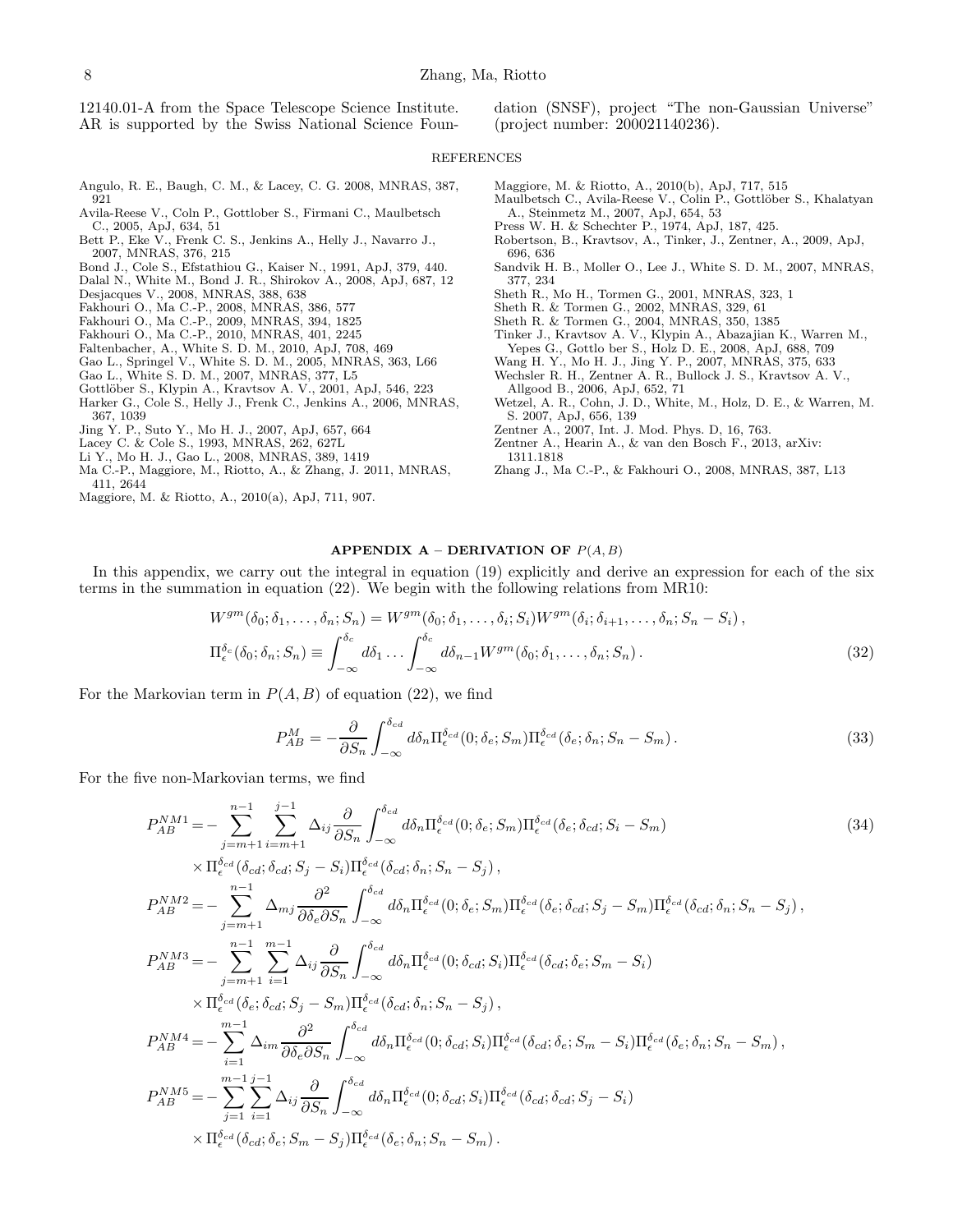To transform the summations into integrations and further simplify these expressions, we use the following relations from MR10:

$$
\Pi_{\epsilon \to 0}^{\delta_c}(\delta_0; \delta; S)(\delta_0, \delta \neq \delta_c) = \frac{1}{\sqrt{2\pi S}} \left[ e^{-(\delta - \delta_0)^2/(2S)} - e^{-(2\delta_c - \delta_0 - \delta)^2/(2S)} \right], \quad \Pi_{\epsilon \to 0}^{\delta_c}(\delta_c; \delta_c; S) = \frac{\epsilon}{\sqrt{2\pi S^{3/2}}}, \quad (35)
$$

$$
\Pi_{\epsilon \to 0}^{\delta_c}(\delta_0; \delta_c; S)(\delta_0 \neq \delta_c) = \sqrt{\frac{\epsilon}{\pi}} \frac{\delta_c - \delta_0}{S^{3/2}} e^{-(\delta_c - \delta_0)^2/(2S)}, \quad \Pi_{\epsilon \to 0}^{\delta_c}(\delta_c; \delta; S)(\delta \neq \delta_c) = \sqrt{\frac{\epsilon}{\pi}} \frac{\delta_c - \delta}{S^{3/2}} e^{-(\delta_c - \delta)^2/(2S)}.
$$

Substituting these expressions into equations (33) and (34), we obtain

$$
P_{AB}^M = -\Pi_0^{\delta_{cd}}(0; \delta_e; S_m) \frac{\partial}{\partial S_n} \int_{-\infty}^{\delta_{cd}} d\delta_n \Pi_0^{\delta_{cd}}(\delta_e; \delta_n; S_n - S_m), \qquad (36)
$$

$$
P_{AB}^{NM1} = -\frac{1}{\pi\sqrt{2\pi}}\Pi_{0}^{\delta_{cd}}(0;\delta_{e};S_{m})\frac{\partial}{\partial S_{n}}\int_{-\infty}^{\delta_{cd}}d\delta_{n}\int_{S_{m}}^{S_{n}}dS_{j}\int_{S_{m}}^{S_{j}}dS_{i}\Delta(S_{i},S_{j})
$$
(37)  

$$
\times \frac{1}{(S_{j}-S_{i})^{3/2}}\frac{\delta_{cd}-\delta_{e}}{(S_{i}-S_{m})^{3/2}}\frac{\delta_{cd}-\delta_{n}}{(S_{i}-S_{j})^{3/2}}\exp\left[-\frac{(\delta_{cd}-\delta_{e})^{2}}{2(S_{i}-S_{m})}-\frac{(\delta_{cd}-\delta_{n})^{2}}{2(S_{n}-S_{j})}\right],
$$

$$
P_{AB}^{NM2} = -\frac{1}{\pi}\frac{\partial^{2}}{\partial \delta_{e}\partial S_{n}}\Pi_{0}^{\delta_{cd}}(0;\delta_{e};S_{m})\int_{-\infty}^{\delta_{cd}}d\delta_{n}\int_{S_{m}}^{S_{m}}dS_{j}\Delta(S_{m},S_{j})
$$

$$
\times \frac{\delta_{cd}-\delta_{e}}{(S_{j}-S_{m})^{3/2}}\frac{\delta_{cd}-\delta_{n}}{(S_{m}-S_{j})^{3/2}}\exp\left[-\frac{(\delta_{cd}-\delta_{e})^{2}}{2(S_{j}-S_{m})}-\frac{(\delta_{cd}-\delta_{n})^{2}}{2(S_{n}-S_{j})}\right],
$$

$$
P_{AB}^{NM3} = -\frac{1}{\pi^{2}}\frac{\partial}{\partial S_{n}}\int_{-\infty}^{\delta_{cd}}d\delta_{n}\int_{S_{m}}^{S_{m}}dS_{j}\int_{0}^{S_{m}}dS_{i}\Delta(S_{i},S_{j})\frac{\delta_{cd}}{S_{i}^{3/2}}\frac{\delta_{cd}-\delta_{e}}{(S_{m}-S_{i})^{3/2}}\frac{\delta_{cd}-\delta_{e}}{(S_{j}-S_{m})^{3/2}}
$$

$$
\times \frac{\delta_{cd}-\delta_{n}}{(S_{n}-S_{j})^{3/2}}\exp\left[-\frac{\delta_{cd}}{2S_{n}}\right]\exp\left[-\frac{(\delta_{cd}-\delta_{e})^{2}}{2(S_{m}-S_{i})}-\frac{(\delta_{cd}-\delta_{e
$$

Using equation (7) for  $\Delta(S_i, S_j)$ , we can work out the integrals above. This step is straightforward but tedious, so we only present the final results here. We also replace  $S_m$  and  $S_n$  with the more physical notation for the environment and descendant:  $S_m = S_e$  and  $S_n = S_d$ . Our final expression for  $P(A, B)$  is given by

$$
P(A, B) = P_{AB}^{M} + P_{AB}^{NM1} + \dots + P_{AB}^{NM5}
$$
\n
$$
= \frac{1}{\sqrt{2\pi}} \frac{\delta_{cd} - \delta_{e}}{(S_{d} - S_{e})^{3/2}} \left[ 1 + \kappa \frac{S_{e}}{S_{d}} \left( 1 - \frac{(\delta_{cd} - \delta_{e})^{2}}{S_{d} - S_{e}} \right) + \kappa \frac{\delta_{e}(\delta_{cd} - \delta_{e})}{S_{d}} \right] \mathbf{E}_{1} \Pi
$$
\n
$$
+ \frac{\kappa}{2\sqrt{2\pi}} (\delta_{cd} - \delta_{e}) S_{d}^{-3/2} \mathbf{E}_{2} \Pi \mathbf{F}_{1} + \frac{\kappa}{\pi} \delta_{cd} (\delta_{cd} - \delta_{e})^{2} S_{e}^{-3/2} (S_{d} - S_{e})^{-3/2} \mathbf{E}_{1} \mathbf{E}_{3}
$$
\n
$$
- \frac{\kappa}{2} \delta_{cd} (\delta_{cd} - \delta_{e}) S_{e}^{-1/2} S_{d}^{-3/2} \mathbf{E}_{2} \mathbf{E} \mathbf{r}_{2} \Pi - \frac{\kappa}{2} \delta_{cd} (\delta_{cd} - \delta_{e})^{2} S_{e}^{-3/2} S_{d}^{-3/2} \mathbf{E}_{2} \mathbf{E} \mathbf{r}_{1} \mathbf{E} \mathbf{r}_{2}
$$
\n
$$
+ \frac{\kappa}{\sqrt{2\pi}} \delta_{cd} (\delta_{cd} - \delta_{e})^{3} S_{e}^{-1} S_{d}^{-1} (S_{d} - S_{e})^{-3/2} \mathbf{E}_{1} \mathbf{E} \mathbf{r}_{1} + \frac{\kappa}{\pi} \delta_{cd} (\delta_{cd} - \delta_{e})^{2} S_{e}^{-3/2} (S_{d} - S_{e})^{-3/2} \mathbf{E}_{1} \mathbf{F}_{2},
$$
\n(38)

where

$$
\mathbf{E_1} = \exp\left[-\frac{(\delta_{cd} - \delta_e)^2}{2(S_d - S_e)}\right], \quad \mathbf{E_2} = \exp\left[\frac{(\delta_{cd} - \delta_e)^2}{2S_e}\right], \quad \mathbf{E_3} = \exp\left[-\frac{(2\delta_{cd} - \delta_e)^2}{2S_e}\right],
$$
\n
$$
\mathbf{E_1} = \text{erfc}\left[\frac{2\delta_{cd} - \delta_e}{\sqrt{2S_e}}\right], \quad \mathbf{E_2} = \text{erfc}\left[\sqrt{\frac{S_d}{2(S_d - S_e)S_e}}(\delta_{cd} - \delta_e)\right], \quad \mathbf{E_3} = \text{erfc}\left[\frac{\delta_{cd} - \delta_e}{\sqrt{2(S_d - S_e)}}\right],
$$
\n(39)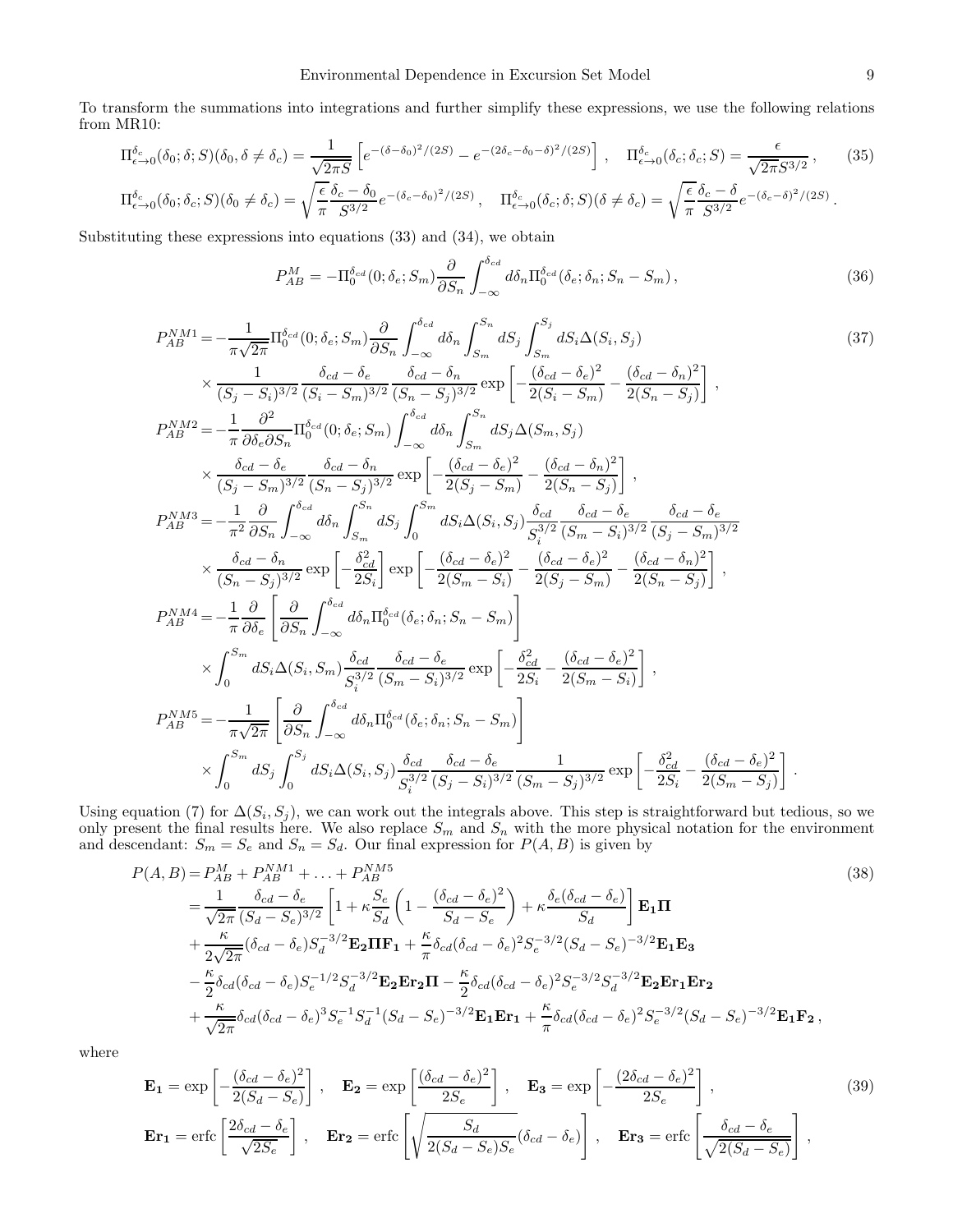10 Zhang, Ma, Riotto

$$
\begin{split} \mathbf{\Pi} &= \Pi_0^{\delta_{cd}}(0;\delta_e;S_e)\,, \quad \mathbf{F}[a(>0),b] = \int_a^{+\infty} \frac{dx}{x} e^{-(x+b)^2}\,, \\ \mathbf{F}_1 &= \mathbf{F}\left[\left(\sqrt{\frac{S_d}{S_d - S_e}} - 1\right) \frac{\delta_{cd} - \delta_e}{\sqrt{2S_e}}, \frac{\delta_{cd} - \delta_e}{\sqrt{2S_e}}\right] - \mathbf{F}\left[\left(\sqrt{\frac{S_d}{S_d - S_e}} + 1\right) \frac{\delta_{cd} - \delta_e}{\sqrt{2S_e}}, -\frac{\delta_{cd} - \delta_e}{\sqrt{2S_e}}\right]\,, \\ \mathbf{F}_2 &= \mathbf{F}\left[\frac{\delta_{cd}}{\sqrt{2S_e}}, \frac{\delta_{cd} - \delta_e}{\sqrt{2S_e}}\right]\,. \end{split}
$$

# APPENDIX B – DERIVATION OF  $P(A, B, C)$

In this appendix, we carry out the integral in equation (24) explicitly and derive an expression for each of the fourteen terms in the summation in equation (27). For  $P(A, B, C)$  in equation (27), we find the Markovian term to be

$$
P_{ABC}^M = \frac{\partial^2}{\partial S_n \partial S_N} \int_{-\infty}^{\delta_{cd}} d\delta_n \int_{-\infty}^{\delta_{cp}} d\delta_N \Pi_{\epsilon}^{\delta_{cd}}(0; \delta_e; S_m) \Pi_{\epsilon}^{\delta_{cd}}(\delta_e; \delta_n; S_n - S_m) \Pi_{\epsilon}^{\delta_{cp}}(\delta_n; \delta_N; S_N - S_n), \tag{40}
$$

and the thirteen non-Markovian terms to be

$$
P_{ABC}^{NMI} = \sum_{j=n+1}^{N-1} \sum_{i=1}^{m-1} \Delta_{ij} \frac{\partial^2}{\partial S_n \partial S_N} \int_{-\infty}^{\delta_{cd}} d\delta_n \int_{-\infty}^{\delta_{cp}} d\delta_N \Pi_{\epsilon}^{\delta_{cd}}(0; \delta_{ci}; S_i) \Pi_{\epsilon}^{\delta_{cd}}(\delta_{ci}; \delta_i; S_m - S_i)
$$
\n
$$
\times \Pi_{\epsilon}^{\delta_{cd}}(\delta_{ci}; \delta_n; S_n - S_m) \Pi_{\epsilon}^{\delta_{cp}}(\delta_n; \delta_{cp}; S_j - S_m) \Pi_{\epsilon}^{\delta_{cp}}(\delta_{cp}; \delta_N; S_N - S_j),
$$
\n
$$
P_{ABC}^{NAP} = \sum_{j=n+1}^{N-1} \Delta_{mj} \frac{\partial^3}{\partial \delta_c \partial S_n \partial S_N} \int_{-\infty}^{\delta_{ad}} d\delta_n \int_{-\infty}^{\delta_{cp}} d\delta_N \Pi_{\epsilon}^{\delta_{ci}}(0; \delta_i; S_m) \Pi_{\epsilon}^{\delta_{ci}}(\delta_i; \delta_n; S_n - S_m)
$$
\n
$$
\times \Pi_{\epsilon}^{\delta_{cp}}(\delta_n; \delta_{cp}; S_j - S_n) \Pi_{\epsilon}^{\delta_{cd}}(\delta_{cp}; \delta_N; S_N - S_j),
$$
\n
$$
P_{ABC}^{NAB} = \sum_{j=n+1}^{N-1} \sum_{i=m+1}^{n-1} \Delta_{ij} \frac{\partial^2}{\partial S_n \partial S_N} \int_{-\infty}^{\delta_{cd}} d\delta_n \int_{-\infty}^{\delta_{cp}} d\delta_N \Pi_{\epsilon}^{\delta_{cj}}(0; \delta_i; S_m) \Pi_{\epsilon}^{\delta_{ci}}(\delta_i; \delta_{ci}; S_n - S_m)
$$
\n
$$
\times \Pi_{\epsilon}^{\delta_{cj}}(\delta_{cd}; \delta_n; S_n - S_i) \Pi_{\epsilon}^{\delta_{cp}}(\delta_n; \delta_{cp}; S_j - S_n) \Pi_{\epsilon}^{\delta_{cj}}(\delta_{cp}; \delta_N; S_N - S_j),
$$
\n
$$
P_{ABC}^{NAB} = \sum_{j=n+1}^{N-1} \sum_{i=1}^{N} \Delta_{ij} \frac{\partial^2}{\partial S_n \partial S_N} \int_{-\infty}^{\delta_{bi}} d\delta_N \Pi_{\epsilon
$$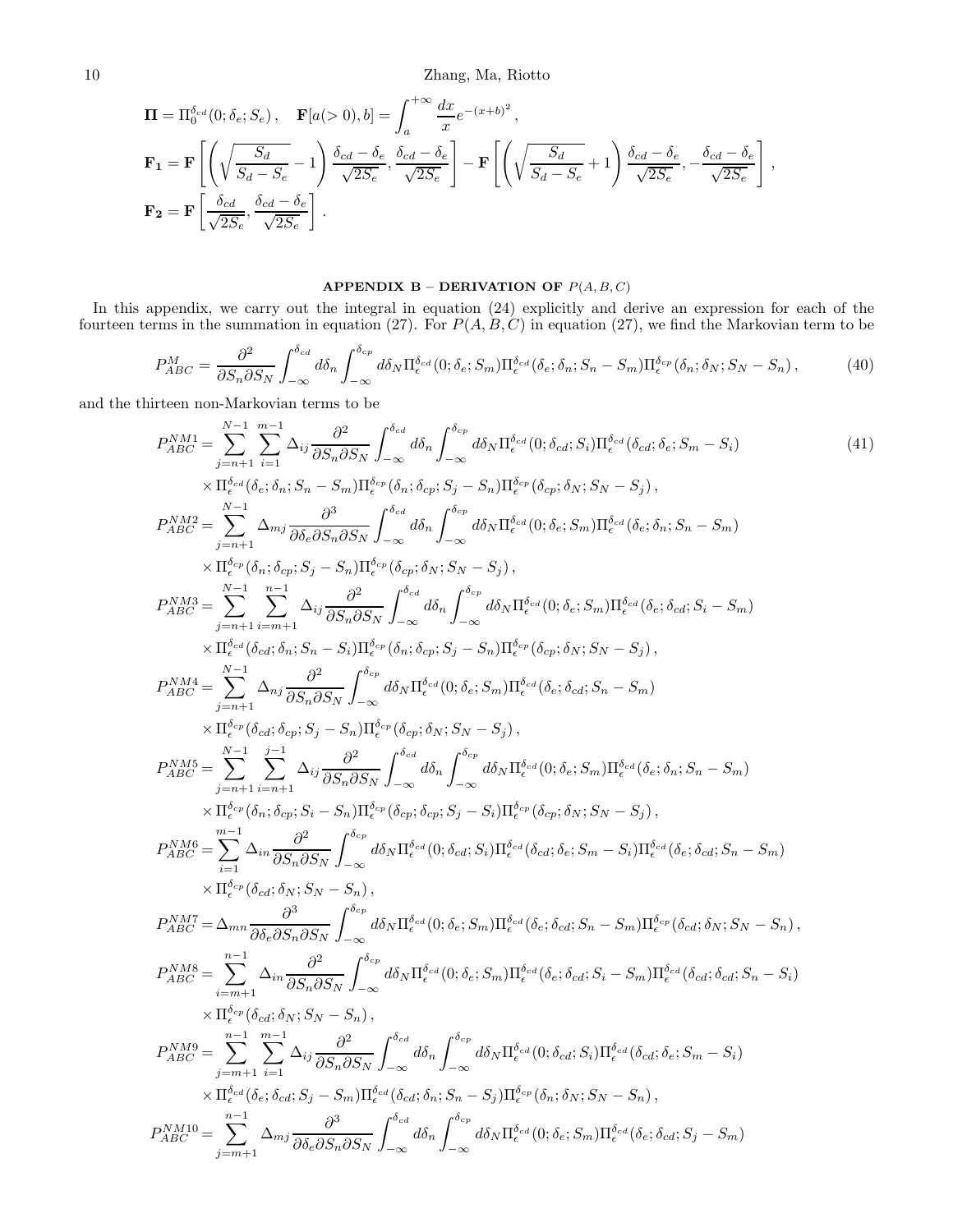$$
\times \Pi_{\epsilon}^{\delta_{cd}}(\delta_{cd};\delta_{n};S_{n}-S_{j})\Pi_{\epsilon}^{\delta_{cp}}(\delta_{n};\delta_{N};S_{N}-S_{n}),
$$
\n
$$
P_{ABC}^{NM11} = \sum_{j=m+1}^{n-1} \sum_{i=m+1}^{j-1} \Delta_{ij} \frac{\partial^{2}}{\partial S_{n} \partial S_{N}} \int_{-\infty}^{\delta_{cd}} d\delta_{n} \int_{-\infty}^{\delta_{cp}} d\delta_{N} \Pi_{\epsilon}^{\delta_{cd}}(0;\delta_{e};S_{m})\Pi_{\epsilon}^{\delta_{cd}}(\delta_{e};\delta_{cd};S_{i}-S_{m})
$$
\n
$$
\times \Pi_{\epsilon}^{\delta_{cd}}(\delta_{cd};\delta_{cd};S_{j}-S_{i})\Pi_{\epsilon}^{\delta_{cd}}(\delta_{cd};\delta_{n};S_{n}-S_{j})\Pi_{\epsilon}^{\delta_{cp}}(\delta_{n};\delta_{N};S_{N}-S_{n}),
$$
\n
$$
P_{ABC}^{NM12} = \sum_{i=1}^{m-1} \Delta_{im} \frac{\partial^{3}}{\partial \delta_{e} \partial S_{n} \partial S_{N}} \int_{-\infty}^{\delta_{cd}} d\delta_{n} \int_{-\infty}^{\delta_{cp}} d\delta_{N} \Pi_{\epsilon}^{\delta_{cd}}(0;\delta_{cd};S_{i})\Pi_{\epsilon}^{\delta_{cd}}(\delta_{cd};\delta_{e};S_{m}-S_{i})
$$
\n
$$
\times \Pi_{\epsilon}^{\delta_{cd}}(\delta_{e};\delta_{n};S_{n}-S_{m})\Pi_{\epsilon}^{\delta_{cp}}(\delta_{n};\delta_{N};S_{N}-S_{n}),
$$
\n
$$
P_{ABC}^{NM13} = \sum_{j=1}^{m-1} \sum_{i=1}^{j-1} \Delta_{ij} \frac{\partial^{2}}{\partial S_{n} \partial S_{N}} \int_{-\infty}^{\delta_{cd}} d\delta_{n} \int_{-\infty}^{\delta_{cp}} d\delta_{N} \Pi_{\epsilon}^{\delta_{cd}}(0;\delta_{cd};S_{i})\Pi_{\epsilon}^{\delta_{cd}}(\delta_{cd};\delta_{cd};S_{j}-S_{i})
$$
\n
$$
\times \Pi_{\epsilon}^{\delta_{cd}}(\delta_{cd};\delta_{e};S_{m}-S_{j})\Pi_{\epsilon}^{\delta_{cd
$$

The fourteen expressions above can again be written out as

$$
P_{ABC}^M = \Pi_0^{\delta_{cd}}(0; \delta_e; S_m) \frac{\partial^2}{\partial S_n \partial S_N} \int_{-\infty}^{\delta_{cd}} d\delta_n \int_{-\infty}^{\delta_{cp}} d\delta_N \Pi_0^{\delta_{cd}}(\delta_e; \delta_n; S_n - S_m) \Pi_0^{\delta_{cp}}(\delta_n; \delta_N; S_N - S_n), \tag{42}
$$

$$
P_{ABC}^{NMt} = \frac{1}{\pi^2} \frac{\partial^2}{\partial S_n \partial S_N} \int_{-\infty}^{\delta_{od}} d\delta_n \int_{-\infty}^{\delta_{od}} d\delta_n \Pi_0^{\delta_{od}} (\delta_i, \delta_n; S_n - S_m) \int_0^{S_m} dS_i \int_{S_n}^{S_N} dS_j \Delta(S_i, S_j)
$$
(43)  

$$
\times \frac{\delta_{cd} d}{S_1^{3/2}} \frac{\delta_{cd} - \delta_{ac} - \delta_m}{S_{cd} - S_1^{3/2}} \frac{\delta_{cp} - \delta_N}{S_N - S_1^{3/2}} \frac{\delta_{cp} - \delta_N}{S_N - S_1^{3/2}} \frac{\delta_{cd} - \delta_N}{S_N - S_1^{3/2}} \frac{\delta_{cd} - \delta_N}{S_N - S_N^{3/2}} - \frac{(\delta_{cp} - \delta_n)^2}{2(S_I - S_n)} - \frac{(\delta_{cp} - \delta_n)^2}{2(S_I - S_n)} - \frac{(\delta_{cp} - \delta_n)^2}{2(S_I - S_n)} \frac{\delta_{cd} - \delta_N}{2(S_N - S_1)} \frac{\delta_{cd} - \delta_N}{2(S_N - S_1)} \frac{\delta_{cd} - \delta_N}{2(S_N - S_1)} \frac{\delta_{cd} - \delta_N}{2(S_N - S_1)} - \frac{(\delta_{cp} - \delta_N)^2}{2(S_N - S_1)} \frac{\delta_{cd} - \delta_N}{2(S_N - S_1)} \frac{\delta_{cd} - \delta_N}{2(S_N - S_1)} \frac{\delta_{cd} - \delta_N}{2(S_N - S_1)} \frac{\delta_{cd} - \delta_N}{2(S_N - S_1)} \frac{\delta_{cd} - \delta_N}{S_N} \frac{\delta_{cd} - \delta_N}{S_N} \frac{\delta_{cd} - \delta_N}{S_N} \frac{\delta_{cd} - \delta_N}{S_N} \frac{\delta_{cd} - \delta_N}{S_N} \frac{\delta_{cd} - \delta_N}{S_N} \frac{\delta_{cd} - \delta_N}{S_N} \frac{\delta_{cd} - \delta_N}{S_N} \frac{\delta_{cd} - \delta_N}{S_N} \frac{\delta_{cd} - \delta_N}{S_N} \frac{\delta_{cd} - \delta_N}{S_N} \frac{\delta_{cd} - \delta_N}{S_N} \frac{\delta_{cd} - \delta_N}{S_N} \frac{\delta_{cd} - \delta_N}{S_N} \frac{\delta_{cd} - \delta_N}{S_N} \frac
$$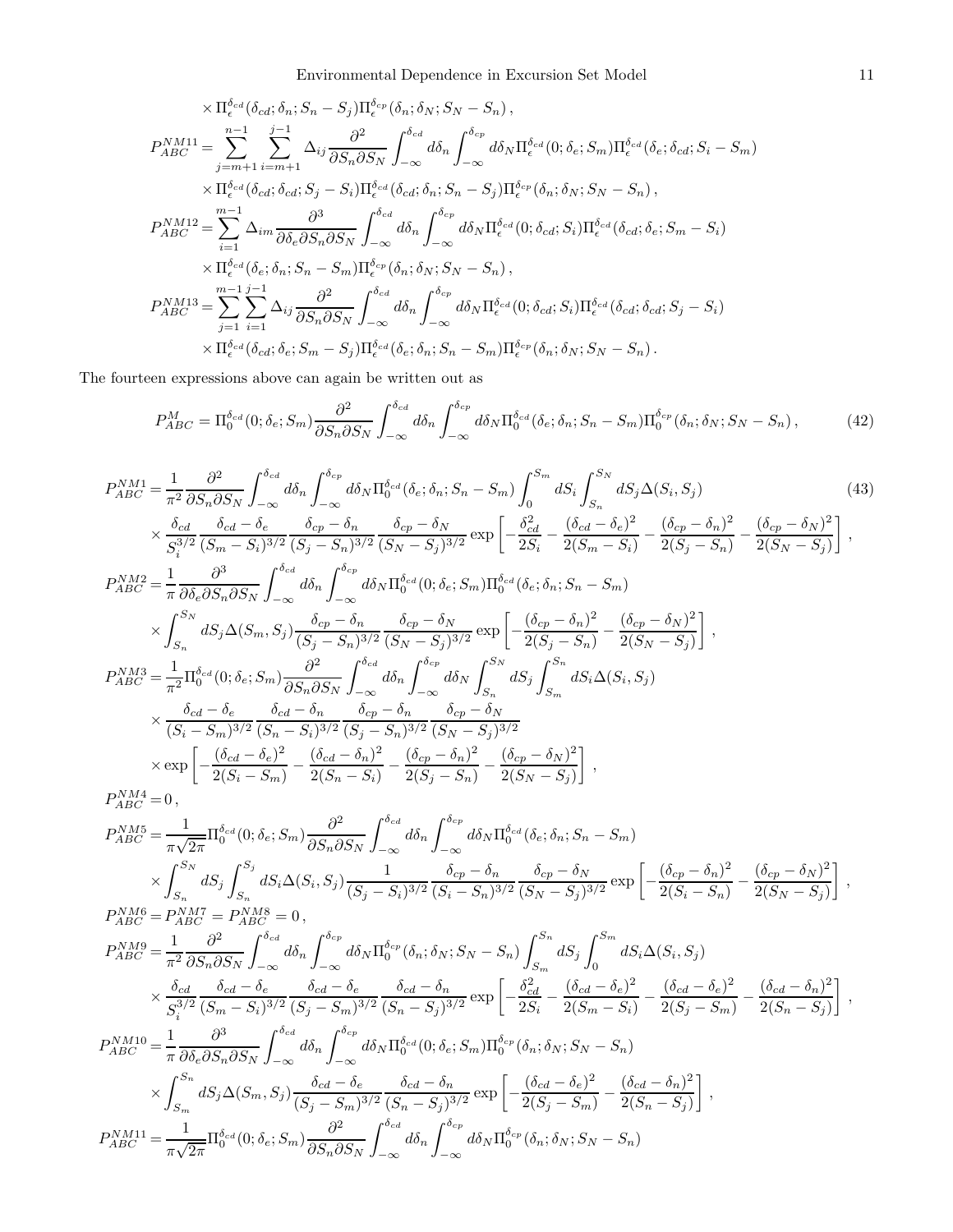12 Zhang, Ma, Riotto

$$
\times \int_{S_m}^{S_n} dS_j \int_{S_m}^{S_j} dS_i \Delta(S_i, S_j) \frac{1}{(S_j - S_i)^{3/2}} \frac{\delta_{cd} - \delta_e}{(S_i - S_m)^{3/2}} \frac{\delta_{cd} - \delta_n}{(S_n - S_j)^{3/2}} \exp\left[ -\frac{(\delta_{cd} - \delta_e)^2}{2(S_i - S_m)} - \frac{(\delta_{cd} - \delta_n)^2}{2(S_n - S_j)} \right],
$$
  
\n
$$
P_{ABC}^{N M 12} = \frac{1}{\pi} \frac{\partial^3}{\partial \delta_e \partial S_n \partial S_N} \int_{-\infty}^{\delta_{cd}} d\delta_n \int_{-\infty}^{\delta_{cp}} d\delta_N \Pi_0^{\delta_{cd}}(\delta_e; \delta_n; S_n - S_m) \Pi_0^{\delta_{cp}}(\delta_n; \delta_N; S_N - S_n)
$$
  
\n
$$
\times \int_0^{S_m} dS_i \Delta(S_i, S_m) \frac{\delta_{cd}}{S_i^{3/2}} \frac{\delta_{cd} - \delta_e}{(S_m - S_i)^{3/2}} \exp\left[ -\frac{\delta_{cd}^2}{2S_i} - \frac{(\delta_{cd} - \delta_e)^2}{2(S_m - S_i)} \right],
$$
  
\n
$$
P_{ABC}^{N M 13} = \frac{1}{\pi \sqrt{2\pi}} \frac{\partial^2}{\partial S_n \partial S_N} \int_{-\infty}^{\delta_{cd}} d\delta_n \int_{-\infty}^{\delta_{cp}} d\delta_N \Pi_0^{\delta_{cd}}(\delta_e; \delta_n; S_n - S_m) \Pi_0^{\delta_{cp}}(\delta_n; \delta_N; S_N - S_n)
$$
  
\n
$$
\times \int_0^{S_m} dS_j \int_0^{S_j} dS_i \Delta(S_i, S_j) \frac{1}{(S_j - S_i)^{3/2}} \frac{\delta_{cd}}{S_i^{3/2}} \frac{\delta_{cd} - \delta_e}{(S_m - S_j)^{3/2}} \exp\left[ -\frac{\delta_{cd}^2}{2S_i} - \frac{(\delta_{cd} - \delta_e)^2}{2(S_m - S_j)} \right].
$$

For simplicity, the calculation of  $P_{ABC}$  is done in the limit of  $\delta_{cp} - \delta_{cd} \ll 1$ . The lowest order term of the final result is proportional to  $\delta_{cp} - \delta_{cd}$ . This is because when  $\delta_{cp} = \delta_{cd}$ , the integrals in equation (24) is independent of the descendent halo mass  $S_d$ .

We now replace  $S_m, S_n$ , and  $S_N$  with the more physical notation for the environment, descendant, and progenitor:  $S_m = S_e, S_n = S_d$ , and  $S_N = S_p$ . Our final expression for  $P(A, B, C)$  is

$$
P(A, B, C) = P_{ABC}^{M} + P_{ABC}^{NM} + ... + P_{ABC}^{MM3}
$$
\n
$$
= \frac{\delta_{cp} - \delta_{cd}}{2\pi} (\delta_{cd} - \delta_e)(S_d - S_e)^{-3/2} (S_p - S_d)^{-3/2} \mathbf{E}_1 \mathbf{\Pi}
$$
\n
$$
+ \kappa(\delta_{cp} - \delta_{cd}) \left\{ -\frac{1}{2\sqrt{2\pi}} \delta_{cd} (\delta_{cd} - \delta_e)^2 S_d^{-3/2} S_p^{-3/2} (S_d - S_e)^{-3/2} \mathbf{E}_1 \mathbf{E} \mathbf{r}_1 + \frac{1}{2\sqrt{2\pi}} S_e^2 S_d^{-3/2} S_p^{-3/2} (S_d - S_e)^{-3/2} \left[ 1 - \frac{\delta_e (\delta_{cd} - \delta_e)}{S_e} + \frac{(\delta_{cd} - \delta_e)^2}{S_d - S_e} \left( 1 - \frac{2S_d^2}{S_e^2} \right) \right] \mathbf{E}_1 \mathbf{\Pi}
$$
\n
$$
+ \frac{1}{2\pi} (\delta_{cd} - \delta_e)(S_d - S_e)^{-3/2} (S_p - S_d)^{-3/2} \left[ \frac{S_d}{S_p} \mathbf{G}_1 + \frac{\delta_e (\delta_{cd} - \delta_e)}{S_d} - \frac{(\delta_{cd} - \delta_e)^2}{S_d - S_e} \frac{S_e}{S_d} \right] \mathbf{E}_1 \mathbf{\Pi}
$$
\n
$$
+ \frac{1}{2\pi} \delta_{cd} (\delta_{cd} - \delta_e)^3 S_e^{-1} (S_d - S_e)^{-5/2} (S_p - S_e)^{-2} (S_p - S_d)^{-1/2} \mathbf{E}_1 \mathbf{E} \mathbf{r}_1 \mathbf{G}_2 - \frac{1}{2\sqrt{2\pi}} \delta_{cd} (\delta_{cd} - \delta_e)^2 S_e^{-3/2} S_d^{-3/2} (S_p - S_d)^{-3/2} \mathbf{E}_2 \mathbf{E} \mathbf{r}_1 \mathbf{E} \mathbf{r}_2
$$
\n
$$
- \frac{1}{2\sqrt{2\pi}} \delta_{cd} (\delta_{cd} - \delta_e) S_e^{-1/2} S_d^{-3/2} (S_p - S_d)^{-3/2} \mathbf{E}_2 \mathbf{E} \mathbf{r}_1 \mathbf{
$$

where

$$
\mathbf{G}_{1} = -1 + \frac{1}{2} S_{d}^{-1} S_{p}^{-1/2} (S_{p} - S_{d})^{3/2} \ln \frac{\sqrt{S_{p}} + \sqrt{S_{p} - S_{d}}}{\sqrt{S_{p}} - \sqrt{S_{p} - S_{d}}} + S_{p} S_{d}^{-2} (S_{d} + S_{e})
$$
\n
$$
+ S_{d}^{-2} S_{p}^{-1} \left( S_{d} - \frac{1}{2} S_{p} \right) \left[ 2S_{d}^{2} + (S_{d} + S_{e}) (S_{p} - S_{d}) \right] - S_{d}^{-3/2} S_{p}^{-1} (S_{d} - S_{e})^{1/2} (S_{p} - S_{d}) \left( S_{d} - \frac{1}{2} S_{p} \right)
$$
\n
$$
(45)
$$

and

$$
\mathbf{G_2} = 6S_d - 2S_e - 4S_p - (S_d - S_e)(S_p - S_d)^{-1}(S_p - S_e) + S_d^{-1}(2S_d - S_e)(S_p - S_e)^2(S_p - S_d)^{-1}.
$$
 (46)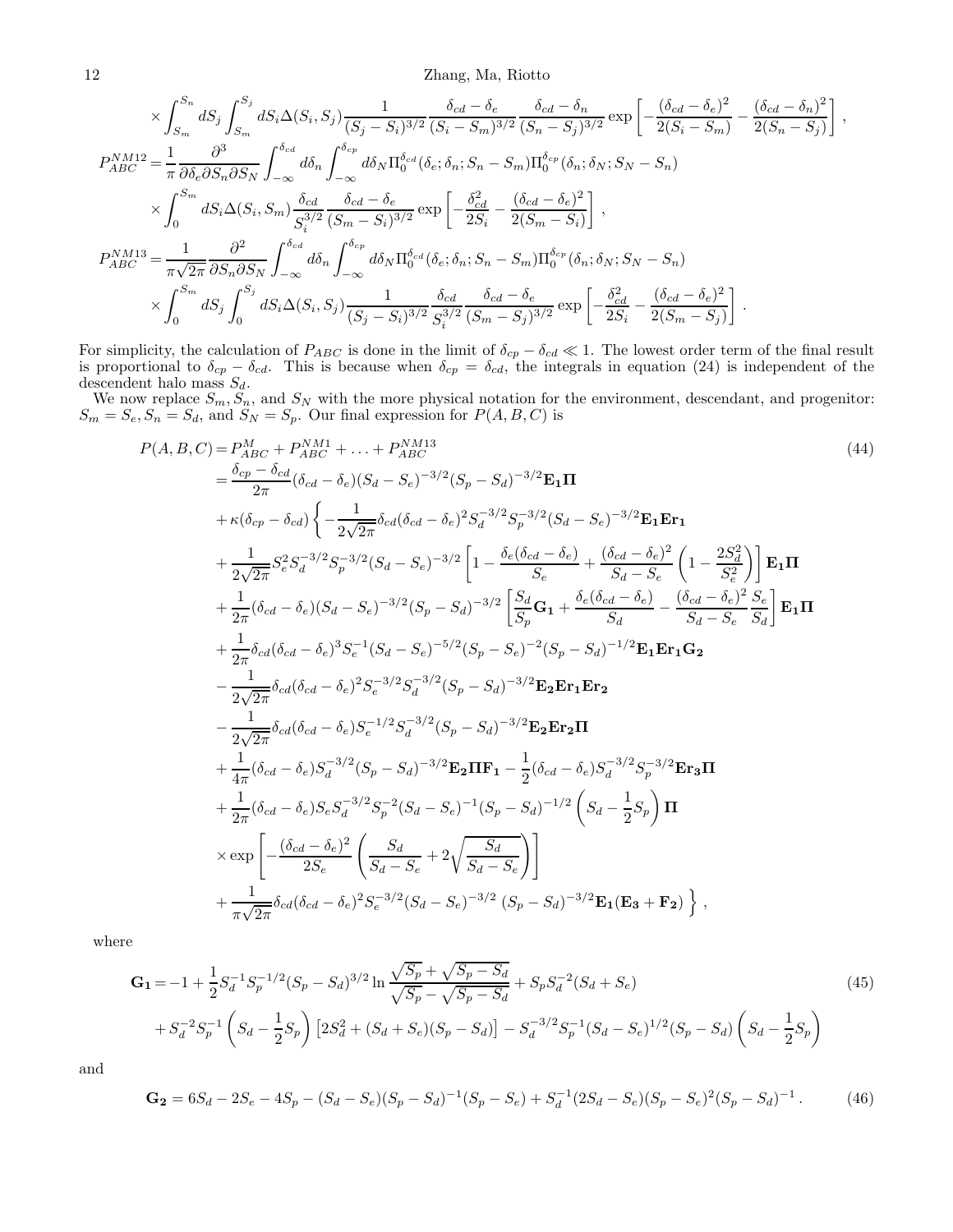# APPENDIX  $C - P(A, B)$  AND  $P(A, B, C)$  IN THE LIMIT OF LARGE ENVIRONMENTAL SCALE

In the limit of large environmental scale, i.e., small  $S_e$ , the overdensity smoothed over this scale,  $\delta_e$ , also becomes a small parameter because  $\langle \delta_e^2 \rangle \sim S_e$ . We will therefore assume  $S_e$  is of the same order as  $\delta_e^2$ , while keeping in mind that  $\delta_e^2/S_e$  is not necessarily small. The conditional probability  $P(C|A, B)$  is equal to the ratio of  $P(A, B, C)$  in equation (44) and  $P(A, B)$  in equation (38), each of which contains special functions defined in equation key step in simplifying  $P(C|A, B)$  is to find the behavior of these special functions in the limit of small  $S_e$ . After some algebra, we obtain

$$
\mathbf{E}_{1} \approx \exp\left[-\frac{(\delta_{cd} - \delta_{e})^{2}}{2S_{d}}\right], \quad \mathbf{\Pi} \approx \frac{1}{\sqrt{2\pi S_{e}}}\exp\left[-\frac{\delta_{e}^{2}}{2S_{e}}\right], \quad \mathbf{E}_{\mathbf{r}_{1}} \approx \frac{\sqrt{2S_{e}}}{\sqrt{\pi}(2\delta_{cd} - \delta_{e})}\exp\left[-\frac{(2\delta_{cd} - \delta_{e})^{2}}{2S_{e}}\right], \quad (47)
$$
\n
$$
\mathbf{E}_{\mathbf{r}_{2}} \approx \frac{\sqrt{2S_{e}}}{\sqrt{\pi}(\delta_{cd} - \delta_{e})}\exp\left[-\frac{(\delta_{cd} - \delta_{e})^{2}}{2S_{e}} - \frac{(\delta_{cd} - \delta_{e})^{2}}{2S_{d}}\right], \quad \mathbf{E}_{\mathbf{r}_{3}} \approx \text{erfc}\left[\frac{\delta_{cd} - \delta_{e}}{\sqrt{2S_{d}}}\right],
$$
\n
$$
\mathbf{F}_{1} \approx \exp\left[-\frac{(\delta_{cd} - \delta_{e})^{2}}{2S_{e}}\right]\Gamma\left[0, \frac{(\delta_{cd} - \delta_{e})^{2}}{2S_{d}}\right], \quad \mathbf{F}_{2} \approx \frac{S_{e}}{\delta_{cd}(2\delta_{cd} - \delta_{e})}\exp\left[-\frac{(2\delta_{cd} - \delta_{e})^{2}}{2S_{e}}\right].
$$

Note that  $E_2$  and  $E_3$  in equation (39) are not included here, because their forms cannot and need not be further simplified. The new forms of  $Er_1$ ,  $Er_2$ , and  $Er_3$  are based on the formula

$$
\lim_{a \to +\infty} \text{erfc} \left[ a \right] \to \frac{1}{a\sqrt{\pi}} \exp \left[ -a^2 \right] \,, \tag{48}
$$

which can be derived from

$$
\lim_{a \to +\infty} \text{erfc} \left[a\right] = \lim_{a \to +\infty} \frac{2}{\sqrt{\pi}} \int_{a}^{+\infty} \exp(-x^{2}) dx
$$
\n
$$
= \lim_{a \to +\infty} \frac{2}{\sqrt{\pi}} \exp(-a^{2}) \int_{a}^{+\infty} \exp(a^{2} - x^{2}) dx
$$
\n
$$
= \lim_{a \to +\infty} \frac{1}{\sqrt{\pi}} \exp(-a^{2}) \int_{0}^{+\infty} \frac{\exp(-t) dt}{\sqrt{t + a^{2}}} \qquad \left[\text{Let}: t = x^{2} - a^{2}\right]
$$
\n
$$
= \lim_{a \to +\infty} \frac{1}{a\sqrt{\pi}} \exp(-a^{2}) \int_{0}^{+\infty} \exp(-t) \left[1 + \mathcal{O}\left(\frac{t}{a^{2}}\right)\right] dt
$$
\n
$$
= \lim_{a \to +\infty} \frac{1}{a\sqrt{\pi}} \exp(-a^{2}) \left[1 + \mathcal{O}\left(a^{-2}\right)\right]
$$
\n
$$
\to \frac{1}{a\sqrt{\pi}} \exp\left[-a^{2}\right].
$$
\n(49)

The simplifications of  $\mathbf{F}_1$  and  $\mathbf{F}_2$  are similar. We need to use the relations

$$
\lim_{a,b\to+\infty} \mathbf{F}(a,b) \to \frac{1}{2a(a+b)} \exp\left[ -(a+b)^2 \right], \quad \lim_{b\to+\infty,ab\to c(>0)} \left[ \mathbf{F}(a,b) - \mathbf{F}(a+2b,-b) \right] \to \exp\left[ -b^2 \right] \Gamma(0,2c). \tag{50}
$$

Equation (50) can be worked out as follows:

$$
\lim_{a,b\to+\infty} \mathbf{F}[a,b] \tag{51}
$$
\n
$$
= \lim_{a,b\to+\infty} \int_{a}^{+\infty} \exp\left[-(x+b)^{2}\right] \frac{dx}{x}
$$
\n
$$
= \lim_{a,b\to+\infty} \exp\left[-(a+b)^{2}\right] \int_{a}^{+\infty} \exp\left[(a+b)^{2} - (x+b)^{2}\right] \frac{dx}{x}
$$
\n
$$
= \lim_{a,b\to+\infty} \frac{1}{2} \exp\left[-(a+b)^{2}\right] \int_{0}^{+\infty} \frac{\exp(-t)dt}{\sqrt{t+(a+b)^{2}} \left[\sqrt{t+(a+b)^{2}}-b\right]} \quad \left[\text{Let}: \quad t=(x+b)^{2}-(a+b)^{2}\right]
$$
\n
$$
= \lim_{a,b\to+\infty} \frac{1}{2a(a+b)} \exp\left[-(a+b)^{2}\right] \int_{0}^{+\infty} \left\{1+\mathcal{O}\left[\frac{t}{(a+b)^{2}}\right]+\mathcal{O}\left[\frac{t}{a(a+b)}\right]\right\} \exp(-t)dt
$$
\n
$$
\to \frac{1}{2a(a+b)} \exp\left[-(a+b)^{2}\right],
$$
\n
$$
\lim_{b\to+\infty, ab\to c(>0)} \left[\mathbf{F}(a,b)-\mathbf{F}(a+2b,-b)\right]
$$
\n(52)